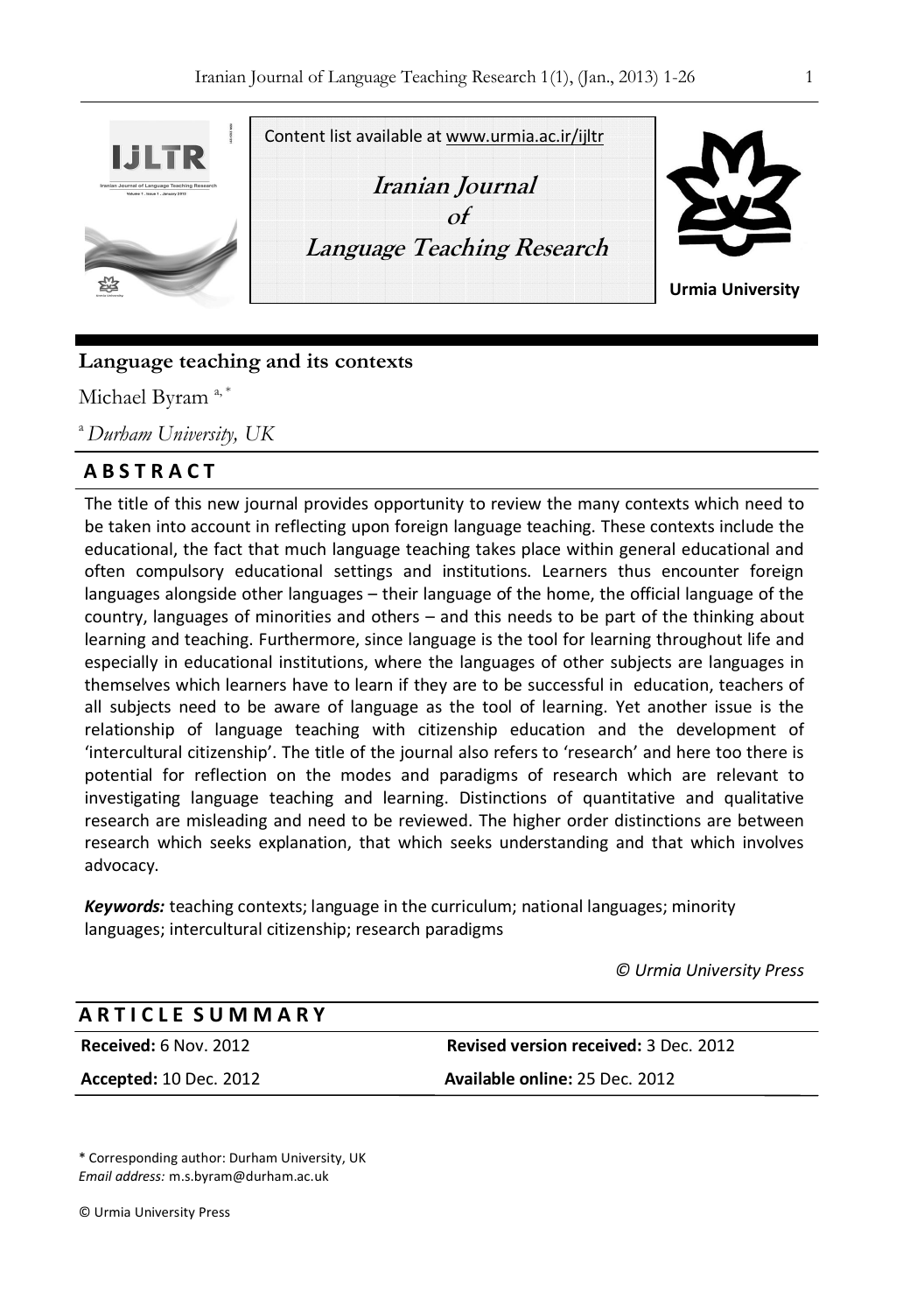## **Introduction: breaking through the separations of language teaching**

The name of this new journal – the Iranian Journal of Language Teaching Research – refers to 'language teaching' as a general concept and, therefore, has the potential to open many doors and break down separating walls within curricula between different conceptions and traditions of language teaching and between different approaches to research. In this article, my main focus is on locating language teaching within wider curricular contexts; policy, political and other contexts are equally important but would break the limits of a single article. My purpose is to identify the separations and closures which have often been problematic in our field, and to suggest some ways in which these new openings can be used in order to locate language teaching within a broader, holistic vision of curriculum.

The designation of languages taught in formal education systems varies from one country to another. In Britain, for example, the phrase 'modern languages' became 'foreign languages' and then 'modern foreign languages'. Whatever the designation, the focus is usually on languages spoken outside the country in which they were being learnt, and in many countries there is no formal label for the language of the country (e.g., German in Germany, Japanese in Japan). However, as societies have become more complex and new languages are introduced to countries by immigrant groups, or more attention is paid to languages long present but hitherto ignored, the notion of 'modern languages' has extended to all languages present in a country, except those considered to be 'national' languages. In many countries in Europe and the Americas, such languages have often become a component of the panoply of languages taught in schools and universities. Some may be perceived as 'foreign' and others as part of the cultural heritage; distinctions between 'foreign', 'second', 'heritage', 'immigrant', and other languages have become blurred and the separations within curricula need to be challenged.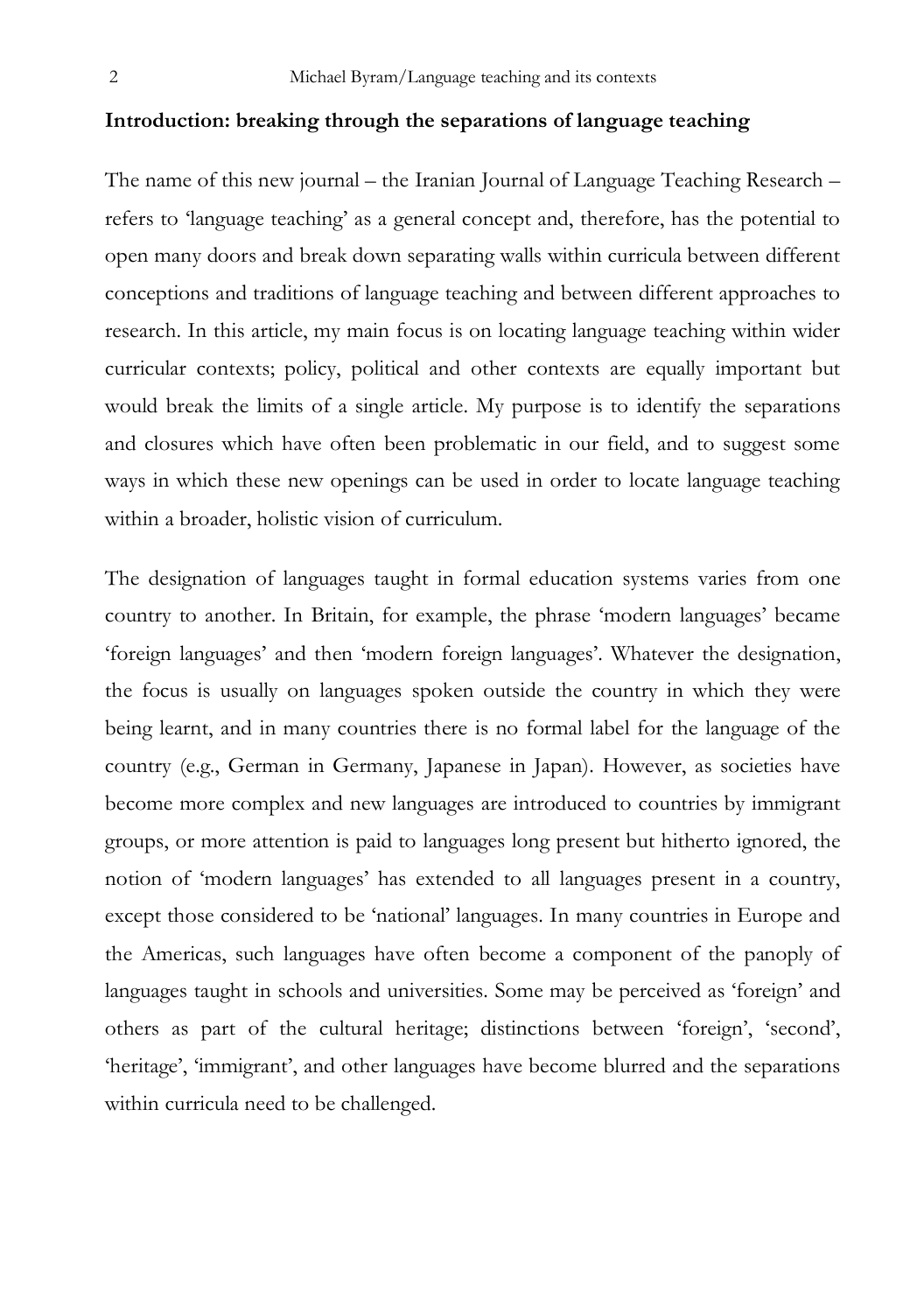A second separation which needs to be challenged is that between 'national language' or 'mother tongue' (e.g., Chinese in China, German in Germany, English in the USA etc.) and all others; the fact that there is no general label for these – since some countries have no 'official' language and some have more than one – is itself an indication that they are taken for granted and their complexity is not recognised. The complexity of mobility and migration which has blurred the distinctions in 'modern languages' has also made the separation of 'national' from 'modern/foreign' outdated. Learners come to classrooms in formal education systems with a multiplicity of experience and, in the same classroom, the language being taught, the 'national language' may be 'first' for some, 'foreign' for others, 'heritage' for others, 'second' – or 'third' or 'fourth' – for yet others. The assumption that all learners in a (national) education system will have the 'national language' as their 'first' language is a myth of nationalism which was seldom if ever true, and certainly no longer true today. The idea of a 'first' language is for many learners meaningless as they grow up in multilingual environments. 'Second' languages can become 'first/dominant' in some domains of life and not in others and, furthermore, that dominance can change over time as individuals' life circumstances change. At the same time, people learn languages not only in formal education but increasingly in informal situations: immersed in multilingual surroundings, in front of their computer screens and the internet, watching films and television in other languages on multiple satellite channels from other countries as well as their own.

The distinctions are blurred but, for language educators whatever language they are teaching, the fundamental purpose remains the same. Language teaching is a matter of extending learners' repertoire of languages and language varieties – their 'plurilingual competence' – and giving them the potential to continue to extend their repertoire throughout life, autonomously or under instruction. The notion of plurilingualism and a plurilingual repertoire was developed at the Council of Europe and is best known through the *Common European Framework of Reference* (Council of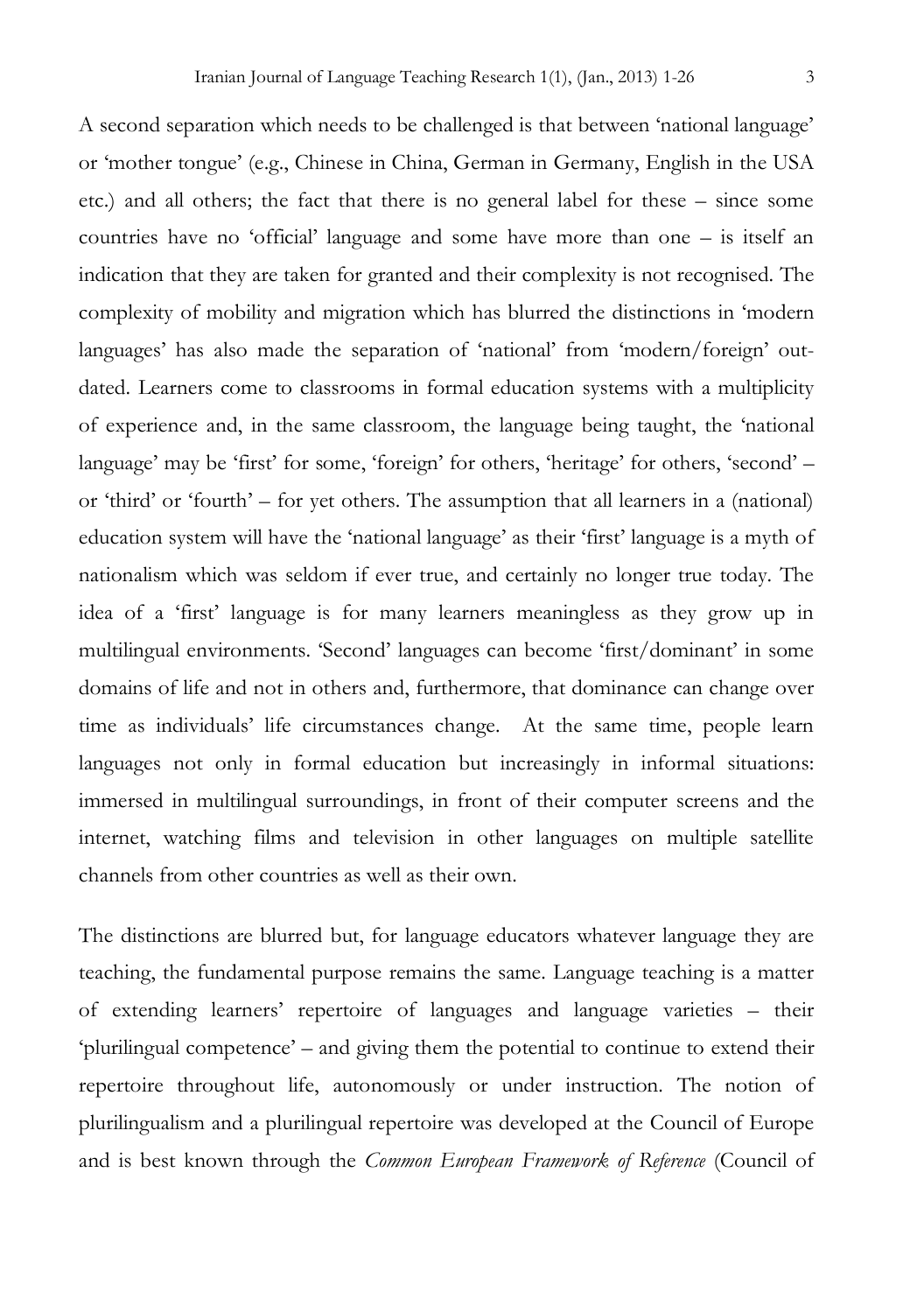Europe, 2001). It locates 'foreign' language teaching alongside teaching of any other language – whether designated 'national' or 'minority' or 'majority, or 'heritage' or by some other term – and makes more explicit than ever that 'foreign' language teaching is part of general education, having features in common with the teaching of other languages of education, and with a potential for cooperation as a principle of curriculum design, breaking through the traditional separations.

Within the general purpose of extending learners' plurilingual repertoire, teachers of all languages intend that learners should become able to *use* their languages and also that they should become conscious of their languages through study and *analysis*. The relationship between use and analysis is an issue on which consensus has not been reached, but the value of each is emphasised in curriculum documents and much language teaching discourse. The results of *study and analysis* of a specific language are expected to be transferable, as learners apply their knowledge and skills to new languages they encounter throughout life. This is the contribution of language teachers to the promotion of lifelong learning and plurilingual competence.

Study and analysis of languages has a second purpose. It is a means to understanding the nature of language itself and of people as language beings. Often referred to as teaching for 'language awareness'/'awareness of language', this is a contribution to humanistic education. It leads to an understanding of other people as language people, with their own repertoires of languages and language varieties and the values and behaviours they incorporate. It also leads to learners understanding themselves as language people and the significance of language and languages in their life and being.

Language teaching, thirdly, focuses on cultures associated with the language in question in order to achieve other humanistic goals, namely, understanding people of other societies and their cultures, and in order to improve the efficiency of communication and dialogue. 'Culture' is a difficult term but for present purposes it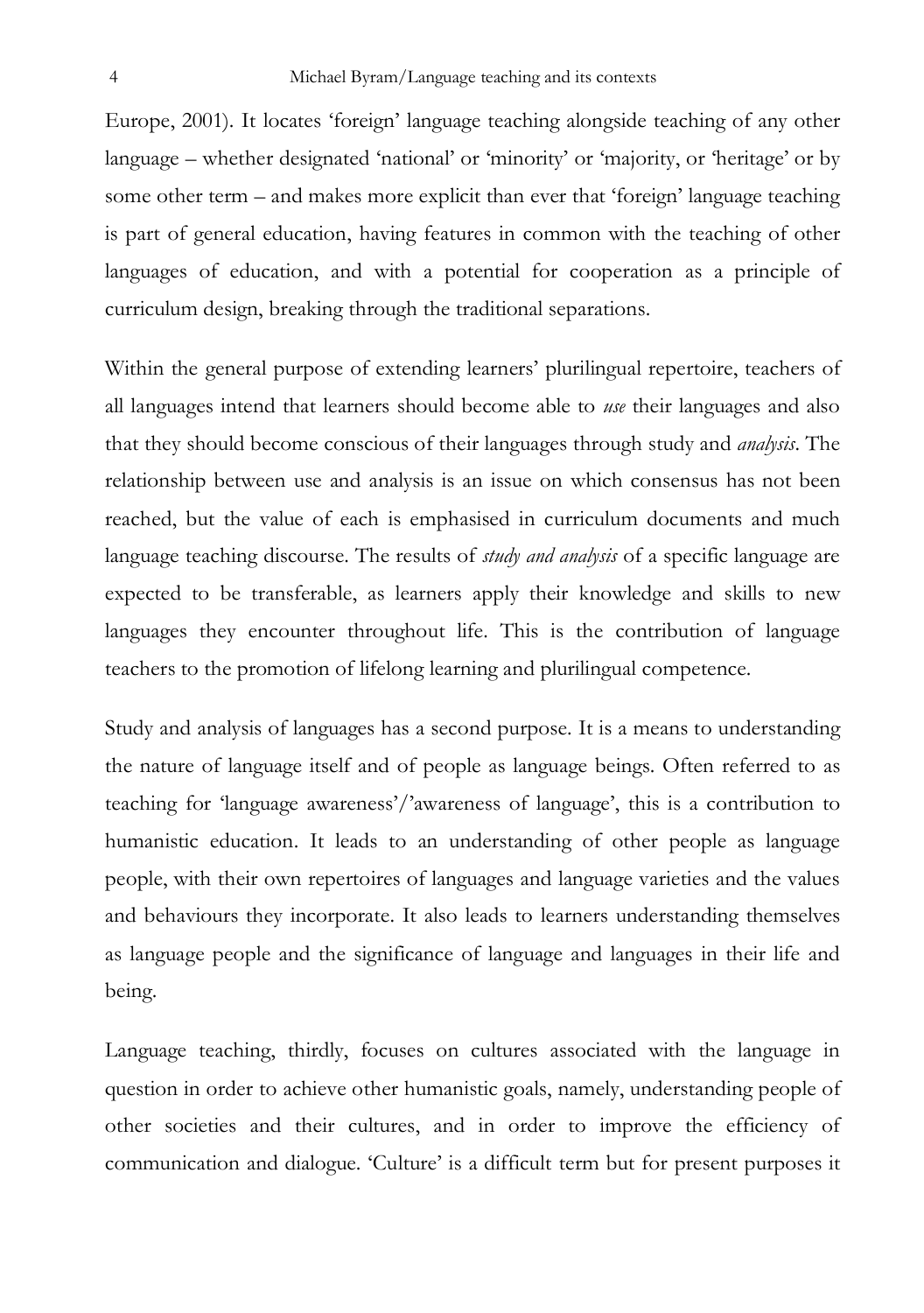suffices to say that it is the shared beliefs, values and behaviours of a group of people, whether large or small. Understanding of cultures, combined with opportunities for communication, is expected to lead to a reduction of prejudiced views of others and prejudiced actions towards them. Again, in part due to the effects of mobility and societal complexity, this dimension of all language teaching – and especially of 'foreign' language teaching – has become the focus of policy and teaching encapsulated in the concept of 'intercultural (communicative) competence' (ICC). ICC involves the willingness and ability to engage with people of other languages in common pursuits and has both practical and humanistic consequences, the former in rendering communication more effective, and the latter in the form of reflection on one's own cultures and identities and on the nature of human beings as cultural beings.

Teachers of English as an international language or a lingua franca may not easily recognise the account I have given so far because of the way in which the practical often marginalises the humanistic in the teaching of English for communicative purposes. Furthermore, the notion of ICC may, for them, not be linked to a specific culture of a specific group of people but rather to the acquisition of skills and knowledge to avoid mis-communication and offence when using a lingua franca. The focus on functional goals in English as in other foreign language teaching has also led to changes in methods of teaching and learning which put more emphasis on language *use* and less on the *analysis* of language and, as a consequence, on the humanistic values of language analysis. New methods – collectively labelled as a 'communicative language teaching' approach – are related to a change in the ways of analysing language for teaching and learning syllabi. There is a greater emphasis on the 'functions' which language can be used for and the 'notions' which it can be used to express, although this does not exclude attention to syntax and phonology as part of a syllabus for learning and teaching.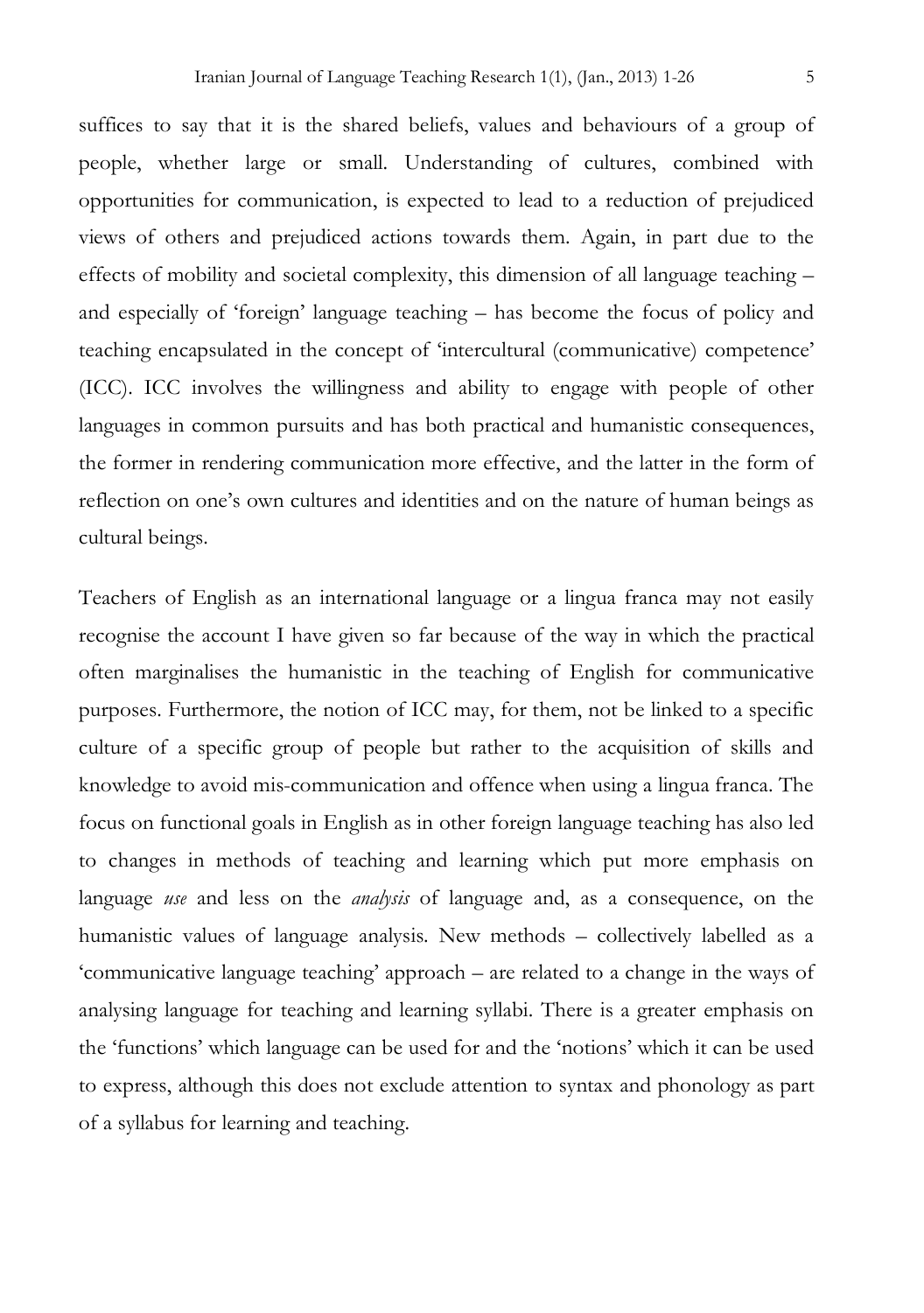One of the challenges in the development of English language teaching is to ensure that the link with what I have called the humanistic– or that can also be described as the 'educational' – purposes, both in language awareness and in cultural understanding, is not lost entirely to the demands of the practical.

## **Languages, language curricula and the context of educational success**

The holistic vision of languages education has become the focus in recent years of the Council of Europe. Best known on a world-wide scale for its *Common European Framework of Reference* (CEFR) (Byram & Parmenter, 2012) which developed out of a concern for the teaching of 'foreign' and 'second' languages, not least but not only in the context of migration and mobility, the language work of the Council of Europe is now concerned with *all* languages under the title 'Plurilingual and Intercultural Education'

(http://www.coe.int/t/dg4/linguistic/LangEduc/LE\_PlatformIntro\_en.asp)

The starting point is already present in the CEFR, in the concept of 'plurilingual competence':

The plurilingual approach emphasises the fact that as an individual person's experience of language in its cultural contexts expands, from the language of the home to that of society at large and then to the languages of other peoples (whether learnt at school or college, or by direct experience), he or she does not keep these languages and cultures in strictly separated mental compartments, but rather builds up a communicative competence to which all knowledge and experience of language contributes and in which languages interrelate and interact. In different situations, a person can call flexibly upon different parts of this competence to achieve effective communication with a particular interlocutor. (Council of Europe, 2001, p. 4)

If this approach is to be realised in education systems, there is a need to change the way we look at language teaching so that *all* languages are considered together. In a European perspective, languages are usually separated: regional, minority and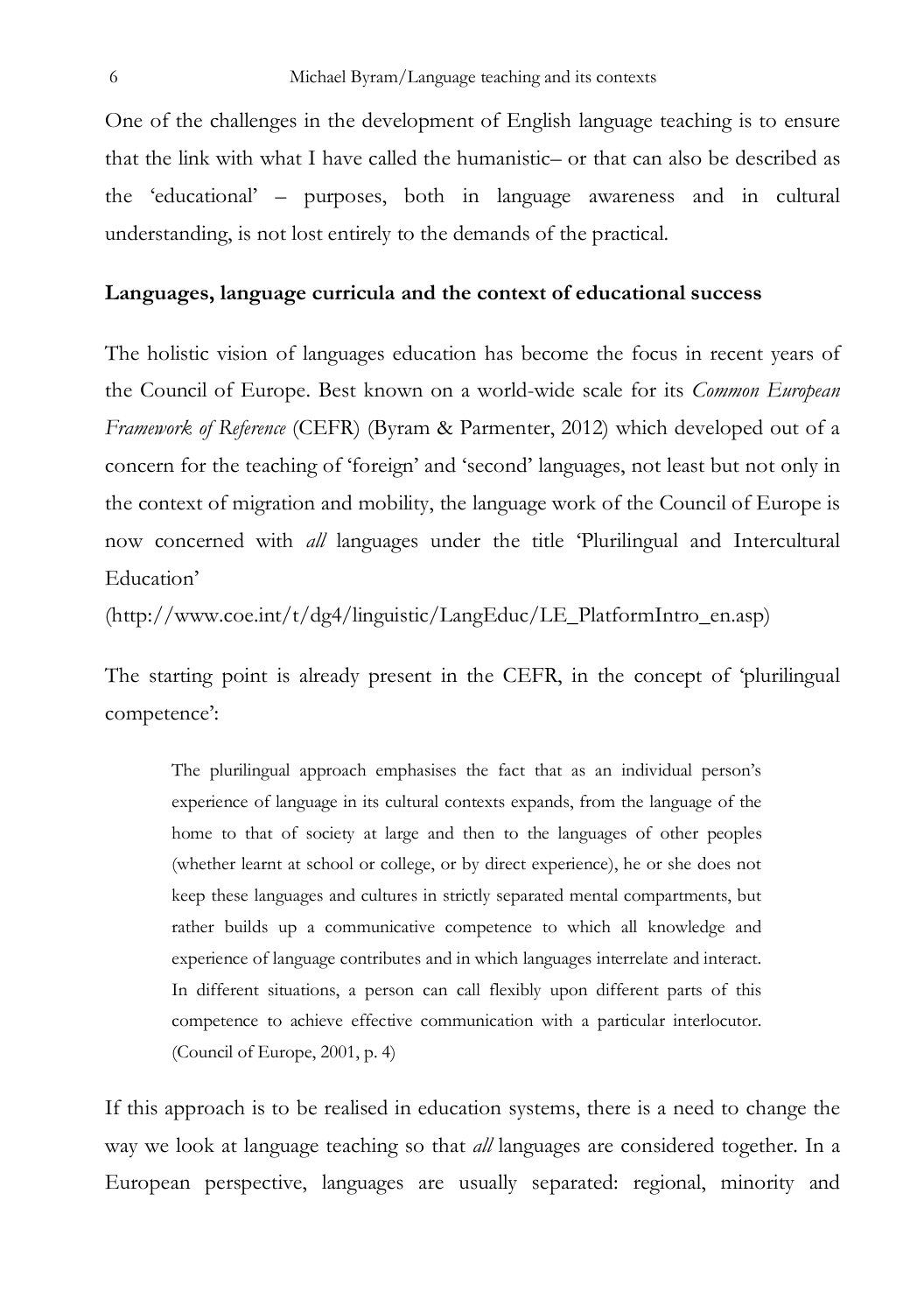migration languages; 'official' or 'national' languages; and 'foreign' languages. Since some countries do not have an officially designated language or a 'national' language – even if the actual practice is to have one or more national/official language – the expression used at the Council of Europe is 'the language(s) of schooling', since it is at school that such languages are learnt as forms of oral and written communication. It is in the education system too, that these languages are the media of learning of all subjects<sup>1</sup>. The significance of 'language(s) of schooling' is therefore crucial not only as a means of developing a shared means of communication and identification within a country but also – and this is not sufficiently recognised – as the key to learning and success throughout education. Learners with inadequate competence in the language of schooling fail to learn other subjects, from mathematics (even learning mathematics is dependent on language competence (Linneweber-Lammerskitten, in

A holistic vision of language education has therefore to start with the learner and shape a curriculum to support the development of plurilingual and intercultural competences. This involves the use of methods and designs which are not new but need to be implemented within this vision, and the Council of Europe has published a *Guide for the Development and Implementation of Curricula for Plurilingual and Intercultural Education* (Beacco, Byram, Cavalli, Coste, Egli Cuenat, Goullier, & Panthier, 2010) for doing so. This will be a gradual process as education systems have to change in ways which do not disadvantage learners already within them. The relationships, both conceptual and empirical, need to be explored in research, as I shall suggest below. What is crucial here is that the axioms of language education are made explicit and by doing this, the Council of Europe reminds us that we all work on the basis of our axiomatic beliefs and values but seldom make them explicit or even bring them to our consciousness.

press) to history, from geography to chemistry and everything in between.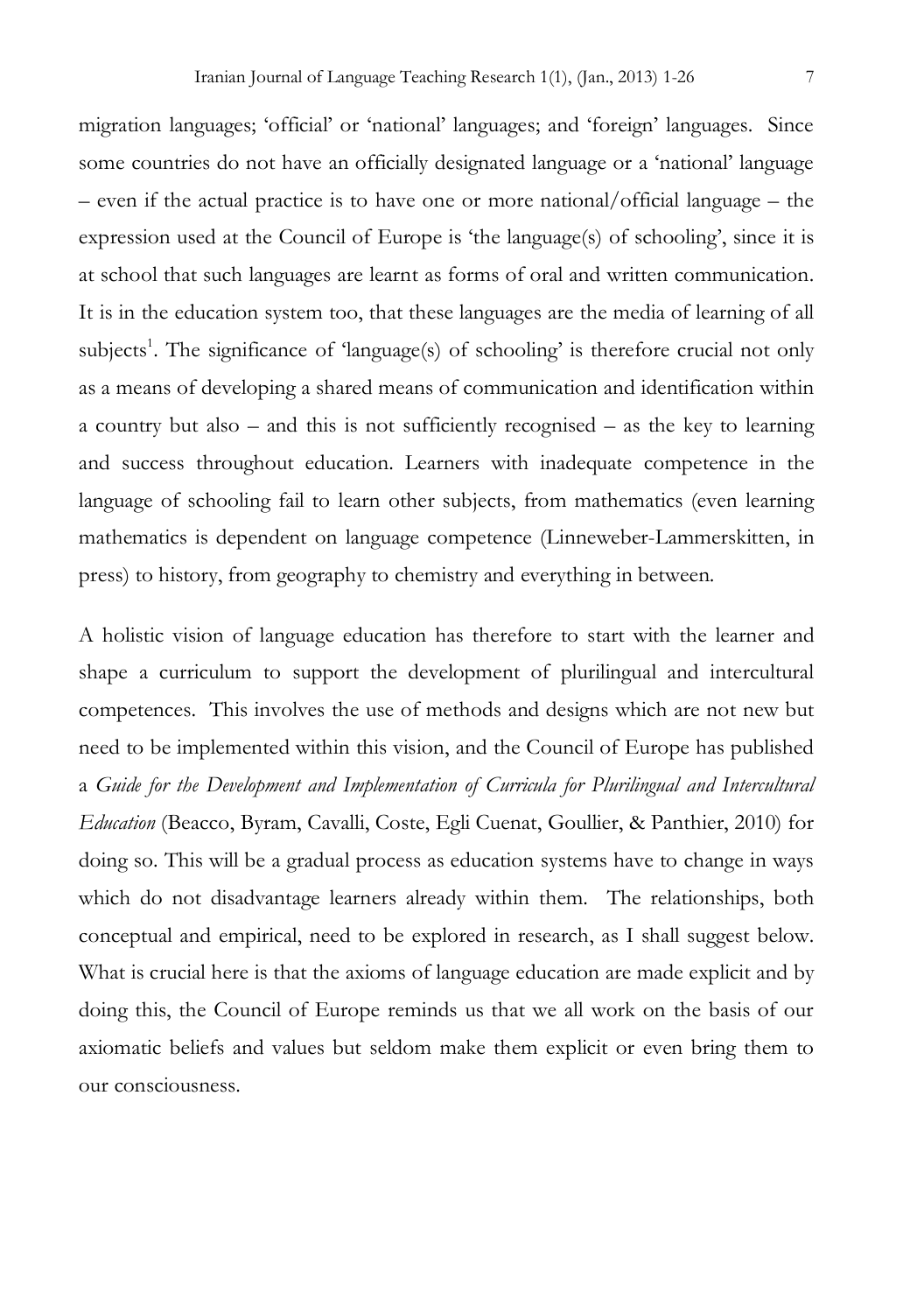The crucial statement is made as follows:

Plurilingual and intercultural education is above all distinctive with respect to its purposes, which are the fundamental rights of each learner, based on values which guarantee his/her education as an individual and as a citizen. These values are constituted as a consequence of the activities of the Council of Europe: social cohesion and solidarity, participatory democracy, reciprocal understanding, and the respect for and valorisation of linguistic and cultural diversity. (Cavalli et al., 2009, p. 8)

The purposes are then to ensure that learners are not disadvantaged in their achievement of educational success by their lack of access to the language of learning. The reference to social inclusion and solidarity is particularly important. It points to the need to maintain cohesion and solidarity in the face of the complexity created by globalisation and mobility. In many cases, those who become mobile in search of new economic opportunities and a better standard of living are from sections of society which have little cultural capital and in particular little linguistic capital of the kind which will help their children in schools. One of the major motivations behind the Council of Europe's work is to ensure that the children of migration are not disadvantaged because their linguistic repertoire does not include the language of schooling and, in parallel, that children who are sedentary but whose social position, and that of their parents, leaves them too with little or no appropriate cultural and linguistic capital are equally helped to achieve success.

In short, language teaching, the Council of Europe project tells us, is not simply a matter of finding the best methods, motivations and processes of learning and acquisition. There are major social problems involved and, though they have to be addressed by technical solutions to analysing and teaching the languages and language varieties learners need, the social significance makes this all the more important and the successes of teaching all the more valuable.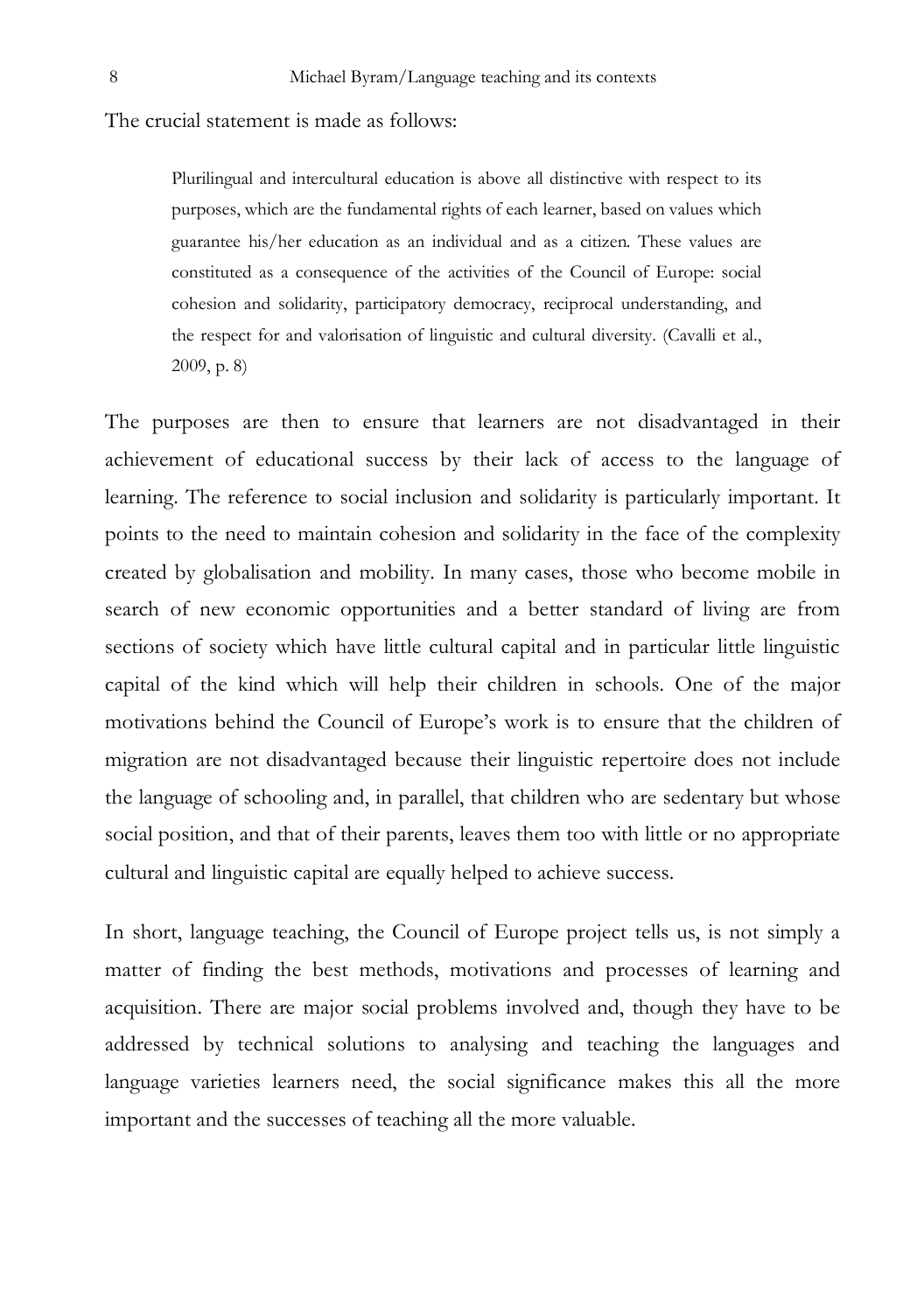## **Language teaching and education for citizenship**

The holistic vision of language teaching I have attempted to take here has so far developed the idea that a language education curriculum should not create divisions among languages which for learners and users of those languages are simply part of their plurilingual competence. In particular, this affects the way we think about foreign languages, which will no doubt be one of the main foci of the journal, and in the second part of this article I want to focus on how 'foreign' language teaching should be linked to non-language subjects, in particular citizenship education. For language learners are not simply individuals but members of social groups and have identities which embody their relationships with social groups, and language teachers should not ignore this aspect of their learners' lives and identifications. In order to explain what this means, I will first focus on the role of 'foreign' languages – simplifying the complexity above for the sake of clarity – and then discuss how this curricular context should be considered as a further extension of the holistic view of language education.

# *Foreign language education in compulsory schooling*

The place of foreign language education within national education is paradoxical. In Europe and North America, and in education systems influenced by them, it has traditionally been introduced in secondary education, and therefore was, in the past, not accessible to everyone when secondary education was limited to a proportion of the population, or if secondary education was offered to all, it did not include all subjects, and it did not include foreign languages. In the 1960s, again in Europe and North America, there seemed to be strong psychological arguments for introducing foreign languages into the primary school because it was argued that after a 'critical age' children do not learn languages well. This argument has since been much criticised in scientific circles but nonetheless seems to fit with common sense and there is strong parental pressure to introduce languages ever earlier. Behind parental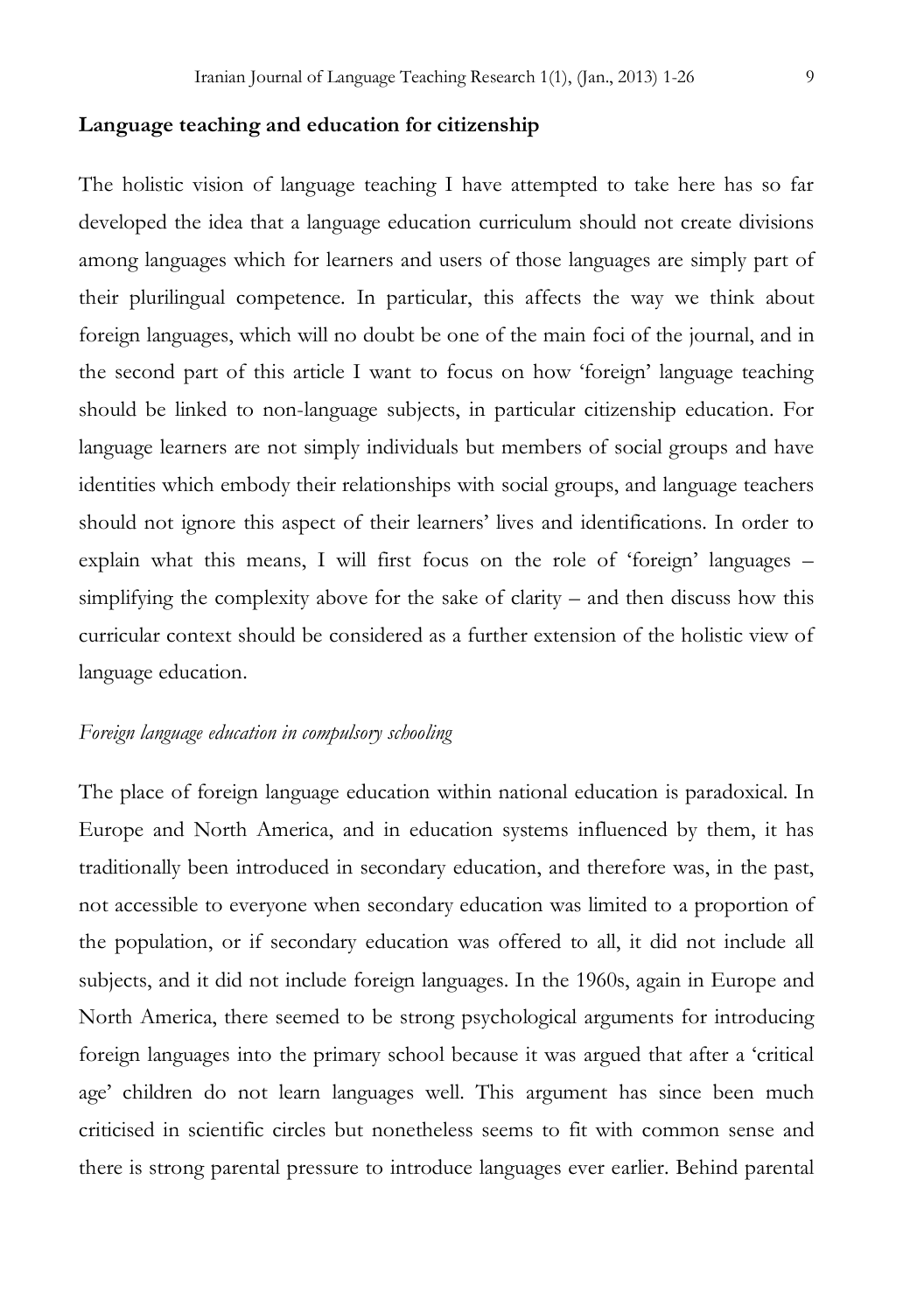pressure is the assumption that foreign language learning is part of the acquisition of the cultural capital necessary for success in a post-industrial age and a globalised economy. This is reinforced in policy-making circles by the belief that foreign language learning is relevant to the creation of human capital.

This kind of thinking has the strongest face validity where the foreign language in question is English, since this has become the world language not least in the world of work, but similar arguments are made – albeit less effectively – in anglophone countries too. In many countries, English as a foreign language is now introduced into compulsory schooling in parallel with the national language and, in some cases, it is introduced into pre-school education. Foreign languages – particularly English – are gaining ever higher status and rivalling the position of national languages.

The result in some cases is a reaction: a fear that the foreign language will dominate over the national language in the process of identification with the society in which a child is growing up. Such fears can be heard in Japan, in China but also in some smaller European countries where English is widely spoken, although the fact that this is a recent phenomenon means that there is little systematic survey and analysis available.

Foreign language education is thus a potential threat to nationalism and the national functions of schooling, but foreign language teaching can also be used to reinforce nationalism. Most notoriously in the history of language teaching, the German education system used language teaching in the 1920s and onwards, to compare Britain and Germany, to the greater glory of the latter (Risager, 2007, p. 31). More recently language teaching in the USA has been constantly linked to national defence policy as much as to education policy, first as a consequence of the 'Sputnik shock' and more recently as a consequence of the terrorist attacks of September 2001, to the consternation as Kramsch says of some scholars**:**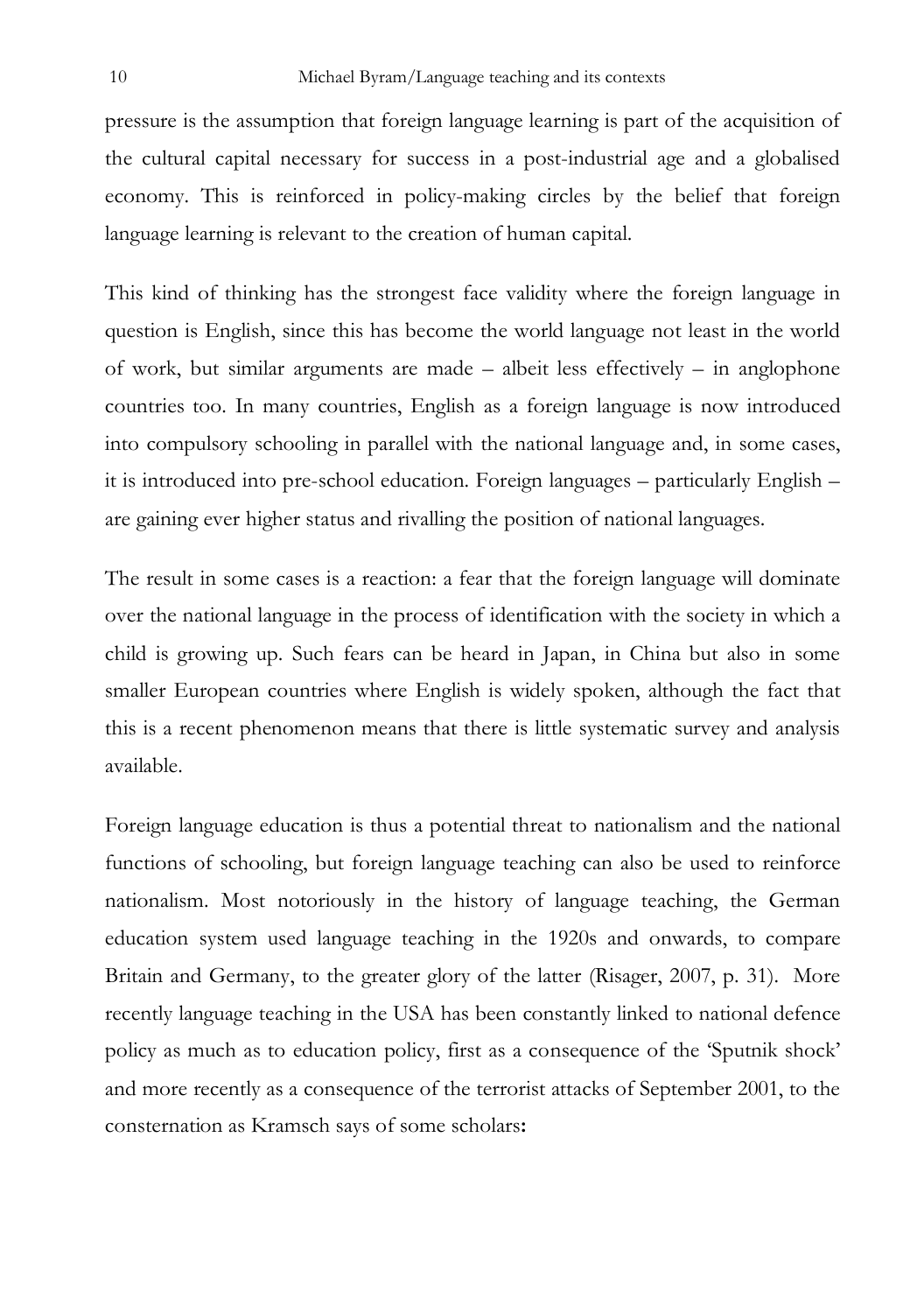The proposal to create an International Education Advisory Board to oversee the various area studies departments in universities funded by Title VI legislation is raising the concerns of scholars. Such a Board, that would be comprised of members of the Department of Homeland Security, the Department of Defence and the National Security Agency, would oversee the course materials assigned, curricula taught, faculty hired, and textbooks used in teaching the language and culture of the various areas of the world, to make sure that international education is consonant with American foreign policy. (Kramsch, 2005, p. 557)

Despite these examples, the purpose of foreign language teaching for most teachers includes the notion that it should 'extend horizons' and indeed should challenge the taken for granted world view bounded by nation state frontiers (Byram & Risager, 1999; Han, 2011; Larzén, 2005; Larzén-Östermark, 2005, 2008, 2009; Lázár, 2007; Lázár, 2011; Sercu, Bandura, Castro, Davcheva, Laskaridou, Lundgren, Mendez Garcia & Ryan, 2005). This view is also evident in policy statements for example from the website of the Qualifications and Curriculum Authority, the body in charge of the English National Curriculum, is representative of many contemporary policy statements<sup>2</sup>:

Languages are part of the cultural richness of our society and the world in which we live and work. Learning languages contributes to mutual understanding, *a sense of global citizenship* and personal fulfillment. Pupils learn to appreciate different countries, cultures, communities and people. *By making comparisons, they gain insight into their own culture and society***.**

(www.qca.org.uk - my emphasis - accessed June 08)

There is further reference to 'exploring national identities' and 'different ways of seeing the world', including 'religious beliefs, social customs, traditions, values, attitudes towards different countries and reactions to world events'. This is the discourse of internationalisation and of development or education of the individual.

The same ideas are present in China too, in the 2001 curriculum for English: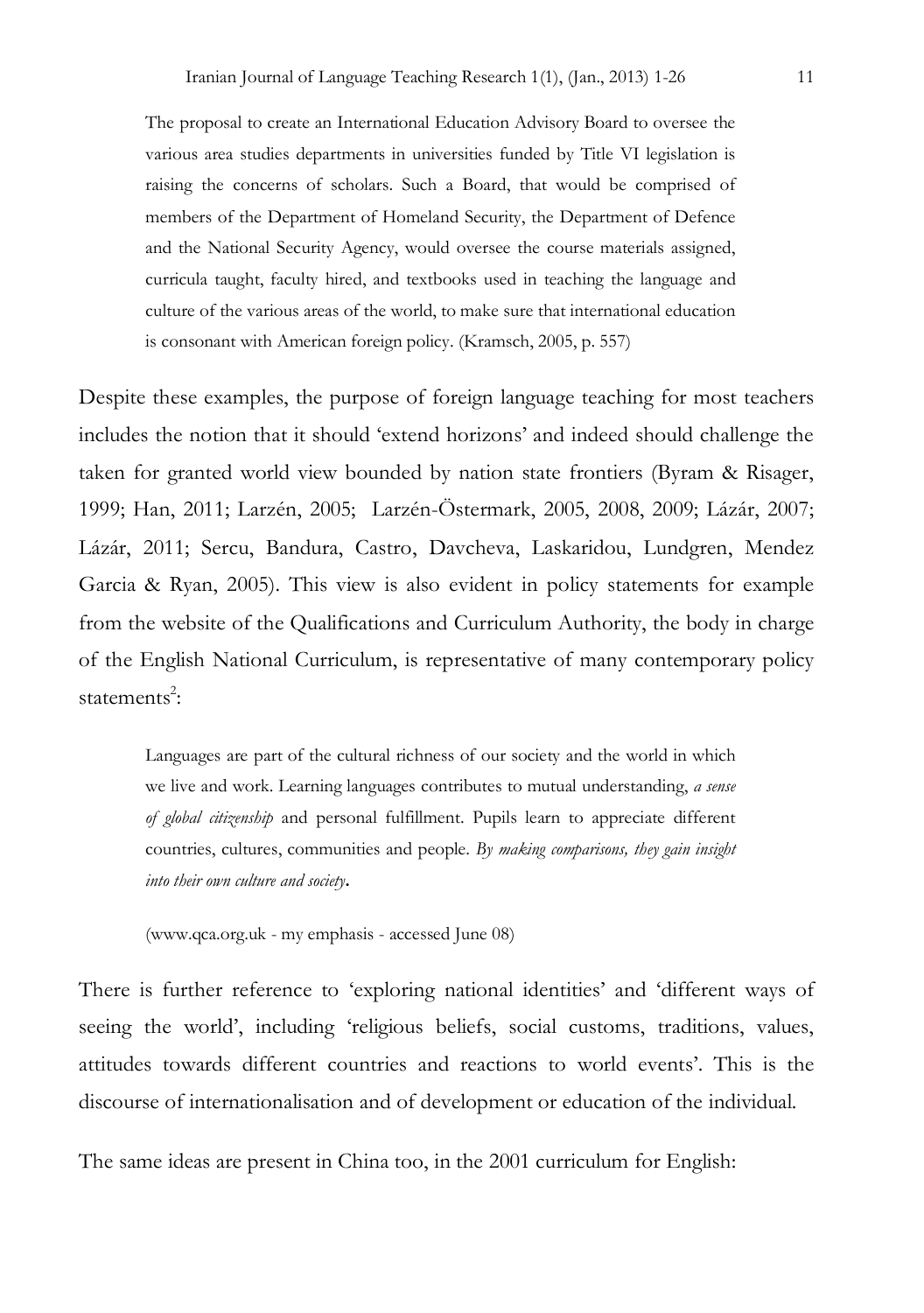The language contains abundant cultural contents. In foreign language teaching, culture teaching means to teach students history, geography, local customs, traditional custom, life style, literature art, norms of behaviour, concepts of values, and many other aspects of a target language. Getting in touch with and understanding cultures of English speaking countries are beneficial to the comprehension and usages of English; this is also *helpful in acquiring a deeper understanding of our own cultures, and good for the development of learners' world view*. (*China's English Curriculum Standards* (CECS), 2001, p. 21, translation by Dr Han Hui – my emphasis)

Up to this point, I have described the educational context in which language teaching takes place: its relationship to national education, to national human economic capital (and in some cases to national defense and foreign policy) and its potential to contribute to the individual's growth through education and to the state's multilingual human capital. Foreign language education has, in short, the potential to be 'international education', to take learners beyond the confines of their national frontiers, to engage and empathise with people of other countries, to cast a critical eye on what their national education through 'banal nationalism' (Billig, 1995) has led them to take for granted, as well as to give them practical skills and knowledge for international work and living. However, although the rhetoric is pervasive, the reality is disappointing. This is not the fault of teachers, who have been shown in research studies (see Göbel, 2009 for a study in Germany; Han, 2011 for a study in China, Sercu et al., 2005 for a comparative study; and Young, in press for a study in France, the USA and the UK) to be eager to pursue the development of intercultural competence. The problem is that they do not do so systematically because there is a lack of clarity of objectives for teaching and assessment, as for example Liddicoate (2004) has shown for Australia, and an absence of good practice and teacher training (Byram & Risager, 1999) from which to learn.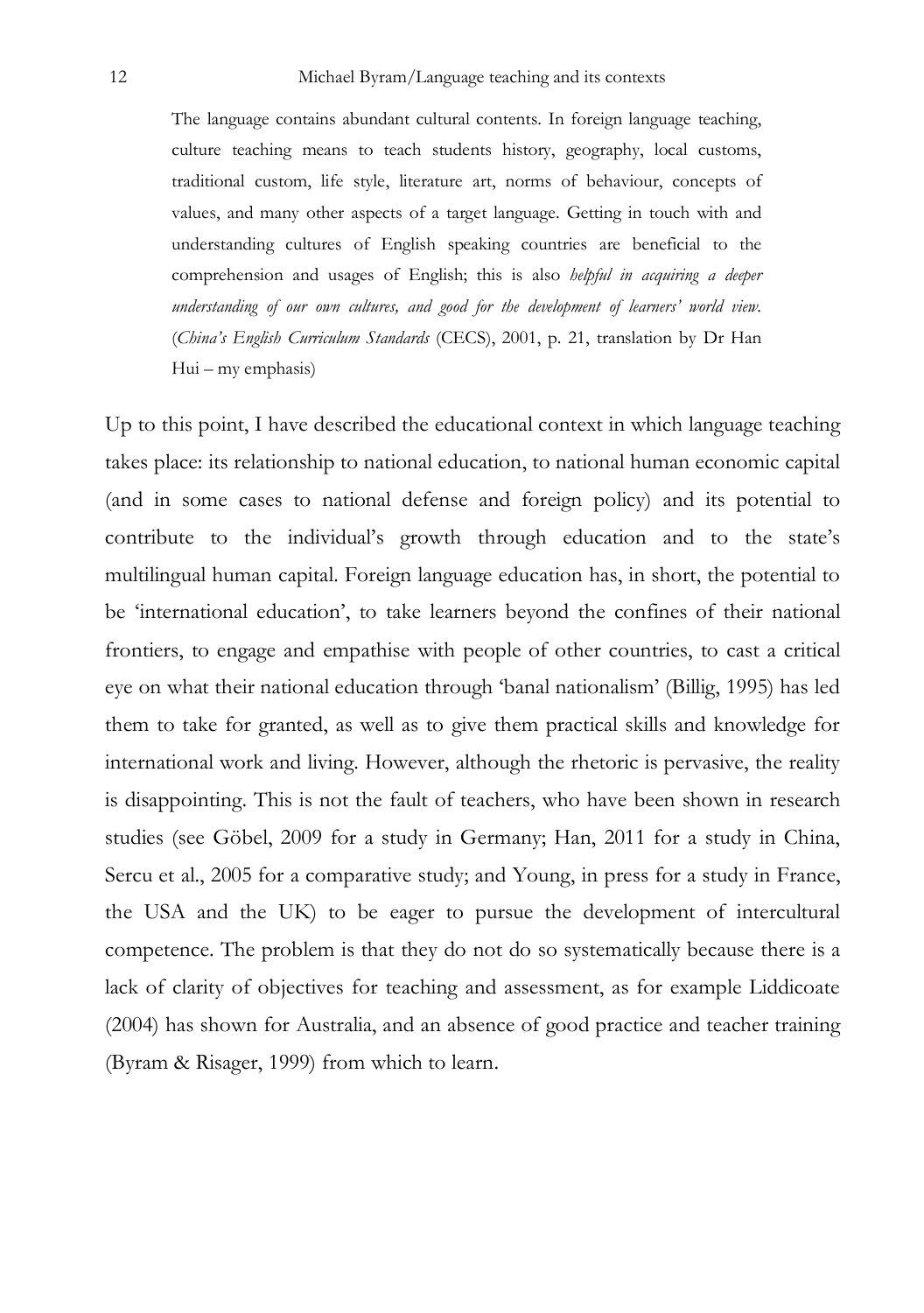# *Objectives in intercultural competence in foreign language education*

Although the use of defined objectives and outcomes as a basis for teaching can be criticised, as can the associated concept of 'competence' which is used in defining a curriculum in terms of the expected outcomes, this is a dominant mode of curriculum planning. It has the advantage of focusing on learning and the learner rather than on the subject matter to be taught. This means that curricula and teaching methods are designed to lead to observable behaviours – often formulated as what learners 'can do' at the end of a course – and are evaluated accordingly. This contrast between what learners know and can do can be ultimately traced to the distinction made by Ryle (1949) between 'knowing how' and 'knowing that', and is parallel to the distinction between 'use' and 'analysis' mentioned above. In language teaching and learning there has been much debate on the relationship between the two kinds of knowledge, a debate which is unresolved. It is encapsulated in the contrast between 'knowing about language' and *analysis*, with the emphasis on knowledge, and 'communicative competence' and *use*, with the emphasis on skills. Assessment of learners has, therefore, shifted from exercises which purport to show the knowledge learners have of grammar to activities which show what tasks they can carry out using a language.

An illustration of this change can be taken from the cultural dimension of foreign language education. Until the last quarter of the twentieth century, this was exclusively a matter of 'knowing about'; there was an (unsystematic) syllabus of what learners should know about a country. Often this was trivial. For example, in examinations pupils might have to give an answer to the question 'What is the 'grüne Welle' in a German city' and be expected to know that this is a string of coordinated traffic lights which ensures a good flow of traffic. The term used for this kind of knowing in English was 'background knowledge' and in German 'Landeskunde' meaning 'knowledge about a country'.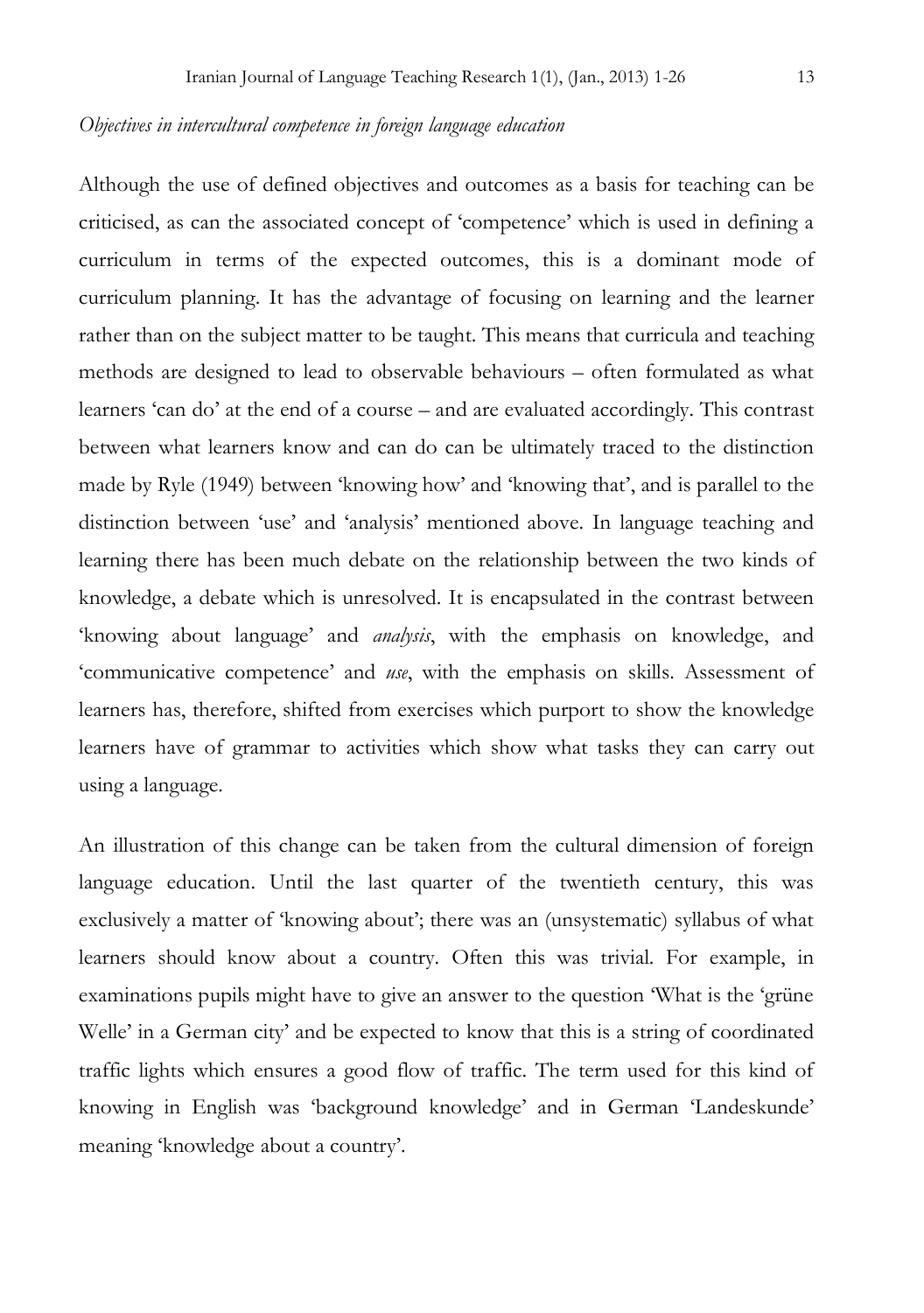More recently in Germany, *Bildungsstandards* (education standards) have been formulated for the first foreign language which include intercultural competences and which, as in other countries, are formulated as outcomes. In this case, there is no shying away from notions of 'knowing that' but this is combined with skills and affective dispositions or attitudes. The specifications refer to pupils at the end of lower secondary education:

Pupils:

- *know* elementary specific rules of communication and interaction of selected English-speaking/French-speaking countries and have a corresponding linguistic register which they can *use* in familiar situations
- *are curious* about the foreign, open to other cultures and accept cultural variation
- *are prepared* to adapt to foreign situations and to behave appropriately in situations of daily life
- are *able to accept* unusual experiences, to deal with them in a meaningful and appropriate way and not to see the foreign as something which causes fear
- can *think themselves into* the sensitivities and ways of thinking of their foreign culture partner
- *know* conventional modes of seeing and perceiving, prejudices and stereotypes of their own and the foreign country and deal with them; and
- *can consciously take account* of differences, misunderstandings, and conflict situations, *come to an understanding* about them and where appropriate *act together*  with others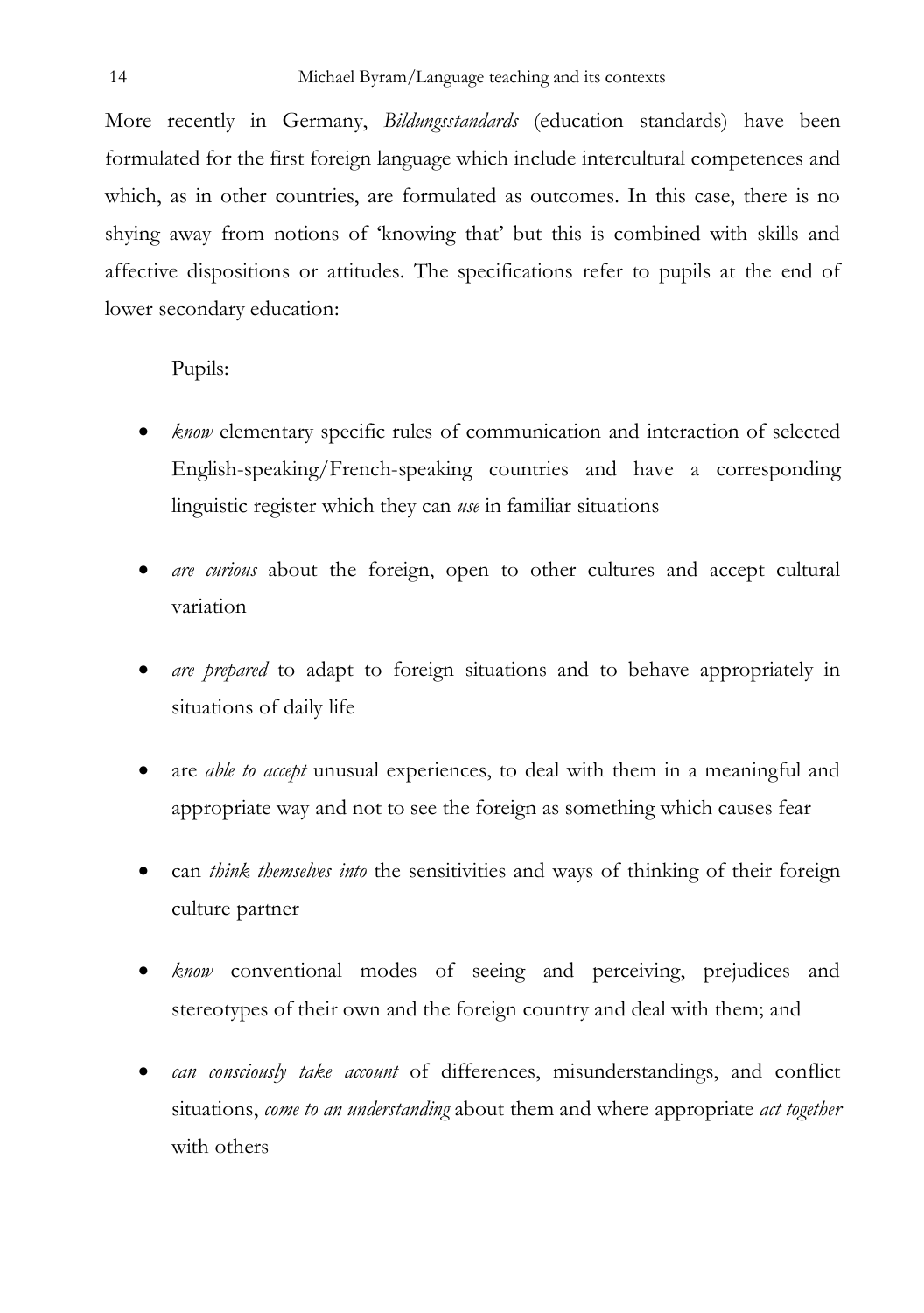(KMK, 2003, p. 20 – my translation and emphasis)

It is noticeable that the verbs do not only include those where an activity can be observed ('use … come to an understanding … act together'). They also include attitudes or dispositions ('are curious', 'are prepared', etc) as well as knowledge ('know elementary rules/ conventional modes').

In order to operationalise this list of outcomes, a group of French specialists in Germany has produced a further publication which discusses how teaching and testing tasks can be produced to introduce them into the classroom, giving examples of appropriate tasks (Hu & Leupold, 2008). This is done with reference to a proposal I made (Byram, 1997) which has also been taken up elsewhere (e.g., New Zealand) and this gives me some confidence in pursuing this as a basis for further proposals. The model I suggested is a representation of competences and sub-competences which are susceptible of teaching within an ordinary school classroom. It is not an exhaustive description of intercultural competence because this could not be taught in classrooms. There are five competences, or 'savoirs' to use a French term which cover both skills, knowledge and attitudes. They include competences of decentring from one's own world view to take that of others, of discovering knowledge about others, of interpreting and comparing phenomena from one's own cultures and those of others and of critical engagement. It is the latter which I wish to focus on in this context, the concept of 'savoir s'engager' with its deliberate connotations of political *engagement*. It is defined as follows:

Critical cultural awareness (savoir s'engager): an ability to evaluate, critically and on the basis of explicit criteria, perspectives, practices and products in one's own and other cultures and countries. (Byram, 1997, p. 63)

Here the term 'awareness' is used to link with work on 'critical language awareness' where the purpose is to describe the competence to analyse and critique the use of language for ideological and political purposes (Fairclough, 1992) and it is also linked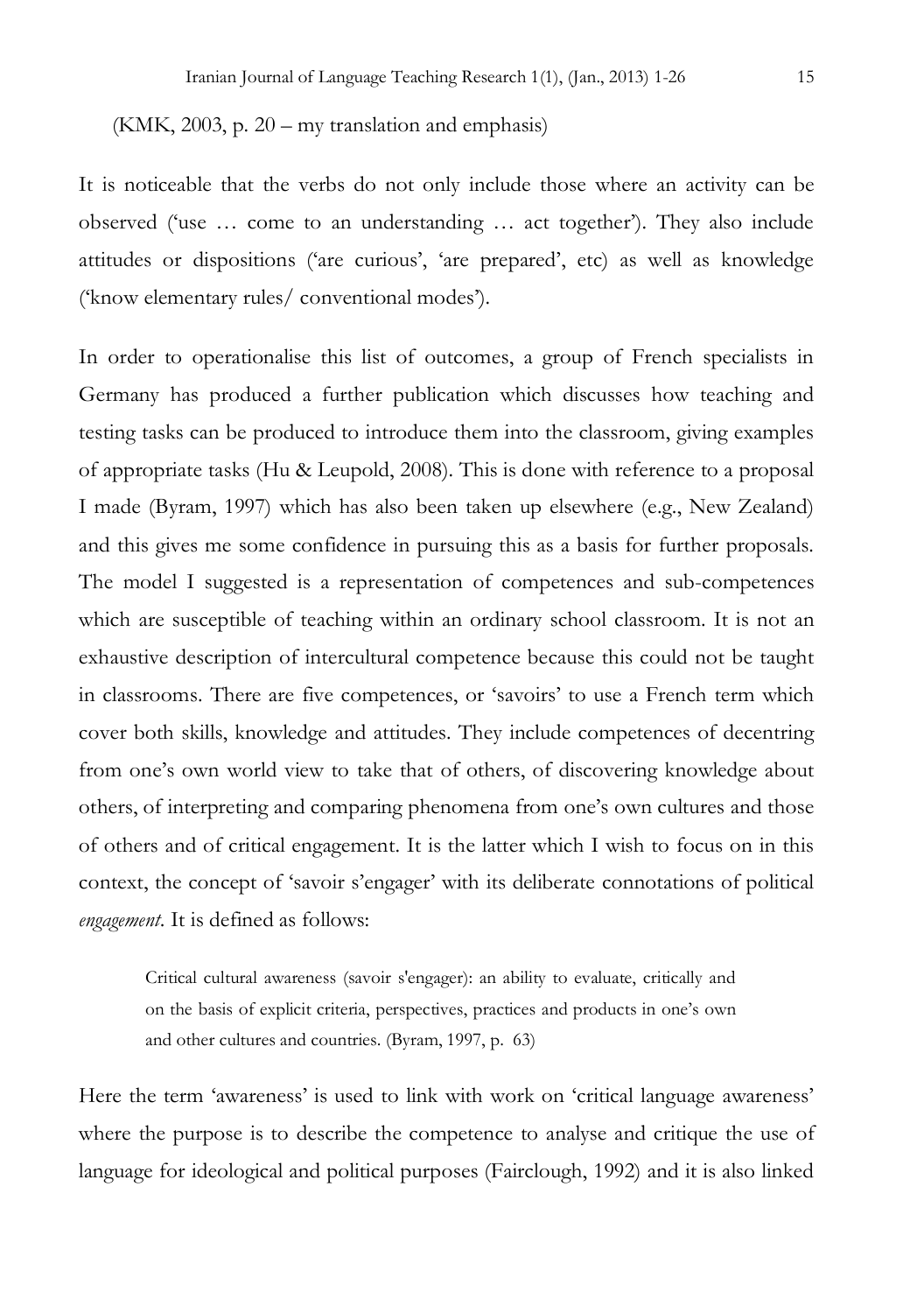to the notion of 'politische Bildung' as developed in the Federal Republic of Germany in the post-1945 decades.

There are examples of teachers using this proposal, including 'savoir s'engager' in planning their teaching and a particularly good example is presented from a curriculum development project in Bulgaria (Topuzova, 2001). In this example, learners start with a simple exercise in comparing Christmas cards in their own country and Britain and end up – in a way not anticipated by the teacher – by analysing the need for charities in a post-communist state where the kind of poverty has appeared which is present in capitalist societies.

What makes this example telling and particularly rich is that it illustrates all the elements of intercultural competence – skills of discovery, data-collection and analysis, stimulation of curiosity, presentation of new knowledge about another country and critical reflection on learners' own society. What makes it a special example is that, because of the historical circumstances, the lessons became more than the teacher had anticipated. From a focus on change in Christmas in Bulgaria, it moved to critical analysis of fundamental aspects of post-communist society. Of course, not every lesson on intercultural competence does this nor should it.

# *Education for citizenship*

There are some striking similarities in the work just described with education for citizenship, an element of curriculum which has received much attention in recent years in the Council of Europe and the USA (see for example: www.coe.int/edc ; www.civiced.org). European countries have also developed their own approaches and in England a national curriculum for citizenship education defined the nature of citizenship as follows: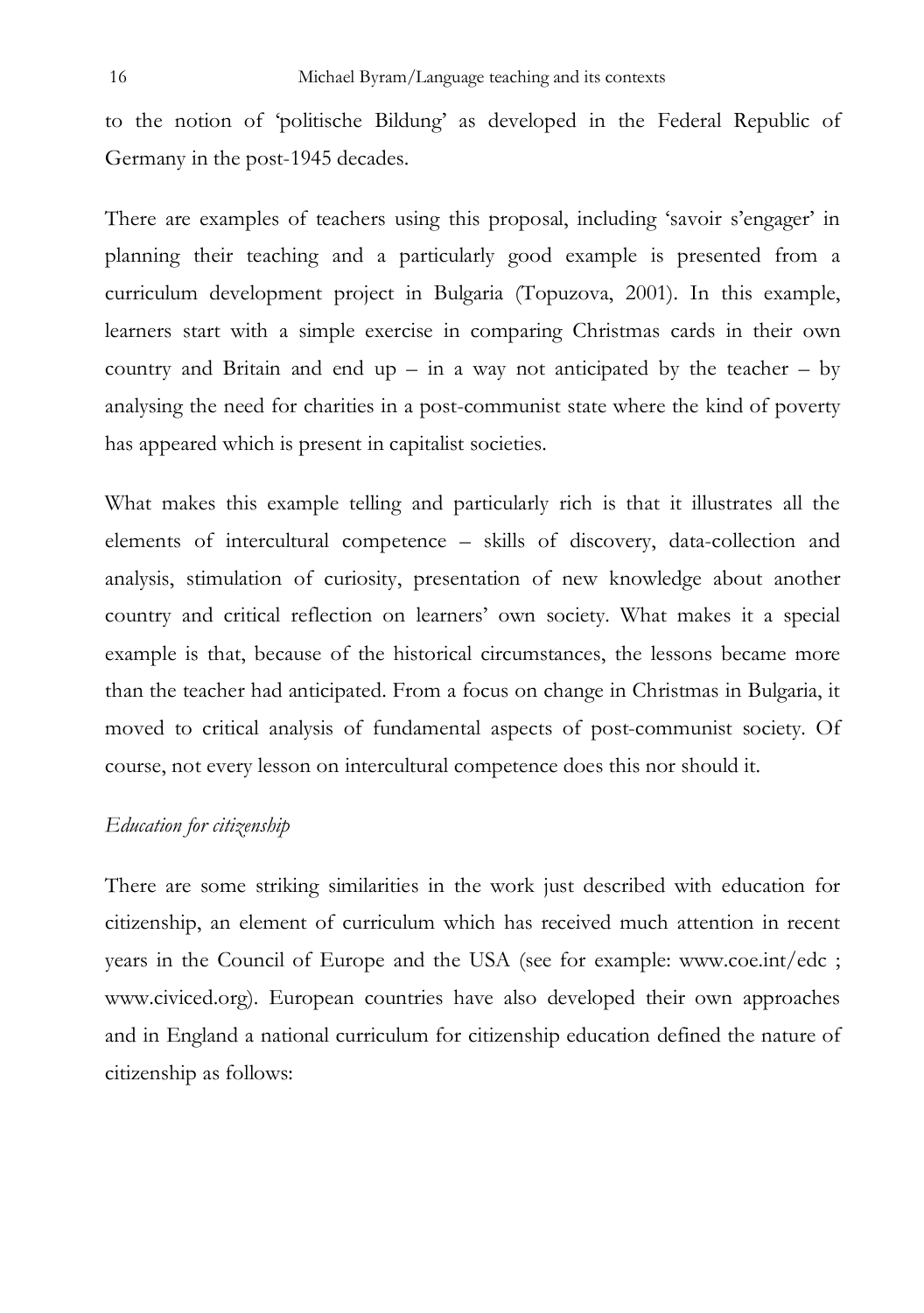Social and moral responsibility:

Pupils learning – from the very beginning – self-confidence and socially and **morally responsible behaviour** both in and beyond the classroom, towards those in authority and towards each other.

Community involvement:

Pupils learning about becoming helpfully involved in the life and concerns of their neighbourhood and communities, including **learning through community involvement and service** to the community.

Political literacy:

Pupils learning about the institutions, problems and practices of our democracy and how to make themselves **effective in the life of the nation, locally, regionally and nationally** through skills and values as well as knowledge – a concept wider than political knowledge alone (my emphasis)

(www.dfes.gov.uk/citizenship/section.cfm?sectionId=3&hierachy=1.3 -Accessed 2006)

What is different here from the aims of foreign language education is the emphasis on 'involvement and service' to the community in the second paragraph, but what is disappointing is that the community has limits: it stops at the national borders in the third paragraph.

On the one hand, the learners in the Bulgarian example analyse critically, but do not consider or act upon the implications of their analysis in the environment outside the classroom. Neither does the teacher encourage them to do so. It would no doubt be a difficult decision for a teacher to actively urge their learners to take action in the world<sup>3</sup>. Perhaps the teacher could have encouraged the students to become involved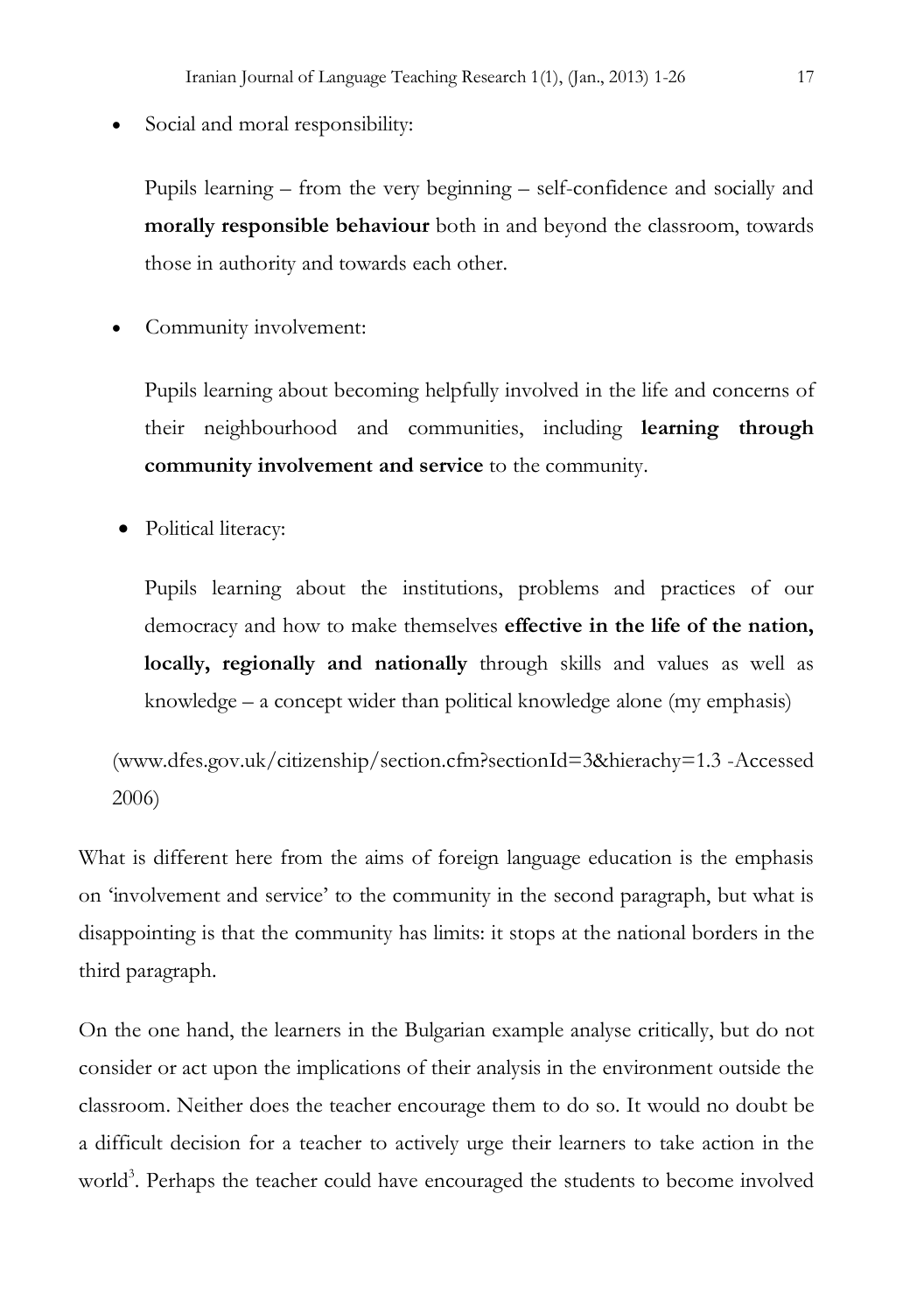in charity work in Bulgaria, but this is a language and literature teacher not a citizenship teacher and a new dimension needs to be added to her thinking and practice, and to that of all language teaching professionals, namely the notion that classroom teaching should lead to 'critique in action' (Barnett, 1997). This is what has been clearly stated in 'education for democratic citizenship' at the Council of Europe, well supported by a long tradition of 'politische Bildung' in Germany. It is in the German tradition that we can find clarity in defining objectives of what action in the world as a realisation of commitment to community should look like in practice. Yet there is the weakness that citizenship education shows us how to practice education for action but does so only with reference to a national community.

On the other hand, foreign language teaching might encourage teachers and learners to engage with transnational communities and to take action in a transnational environment, where there is a potential for action in a 'transnational civil society' or a 'transnational community' as Castles defines it:

Transnational communities are groups whose identity is not primarily based on attachment to a specific territory. They therefore present a powerful challenge to traditional ideas of nation-state belonging (....). The notion of a transnational community puts the emphasis on human agency; such groups are the result of cross-border activities which link individuals, families, and local groups. (Castles, 2004, p. 27)

What is increasingly evident to teachers of *all* languages is that their learners of all ages are already members of transnational networks as a consequence of globalisation and communications technology. They notice for example that some children are absent from school because they are visiting their grandparents in the country of origin. They see how computer technology and the internet allow constant interaction across large distances with internet friends. The question is whether these networks are the forerunner of transnational communities which will have a political purpose and status as Castles says.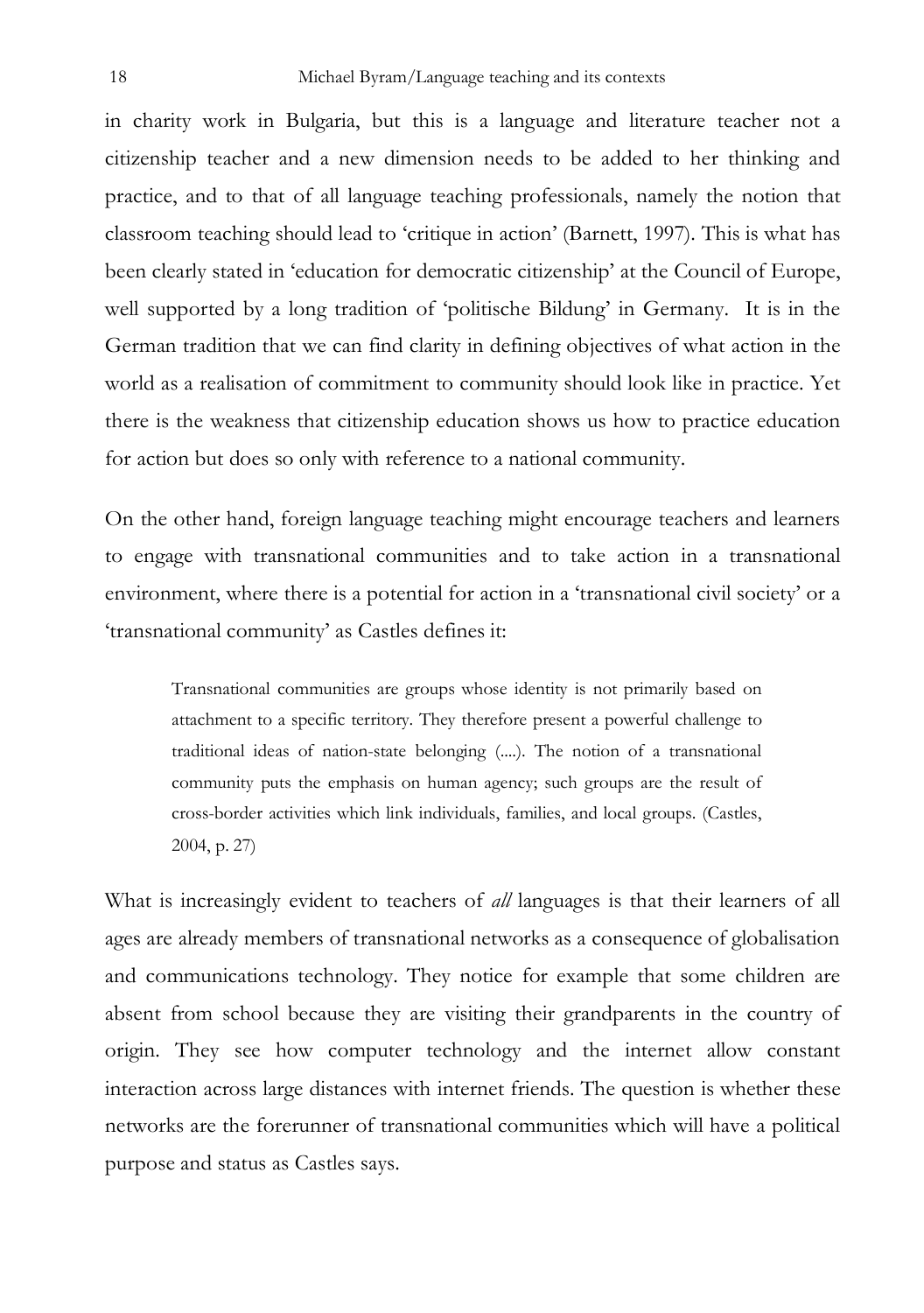## *Intercultural citizenship*

In order to clarify, initially for foreign language teachers and perhaps also for others, what all this means in practice, I have coined the phrase 'intercultural citizenship'. This means an extension of the objectives of language learning by drawing on those of education for democratic citizenship to define what competences learners need – and teachers, therefore, can introduce into their curriculum planning – if they are to engage and interact effectively in a transnational community. Those competences can be defined in detail and therefore form the basis for planning by objectives for teaching (Byram, 2008).

In practice, this would mean that the Bulgarian teacher would include objectives leading to activity in the world outside the classroom and – together with colleagues from other disciplines – would encourage her learners to meet virtually or in reality with young people from the target language country, Britain, or to use the advantage of English being an international language to engage with young people of other countries. Learners would set themselves a task, something connected with international charity work for example and report to each other with comparisons and contrasts of what can be done in different locations. They would thereby create and become part of a transnational civil society, however temporary it might be.

In short, I am suggesting that education systems – and citizenship education in particular – have to extend identification with the (nation) state to commitment and activity in other communities. This is not to suggest that national identification should be replaced by transnational identification. Intercultural citizenship is, indeed, not a matter of identification; it is a matter of competences – skills, attitudes, knowledge and taking action – but those competences are not only an element of human capital and indeed not only related to citizenship. They are the competences of the educated person, the person who has wider horizons than those of the state,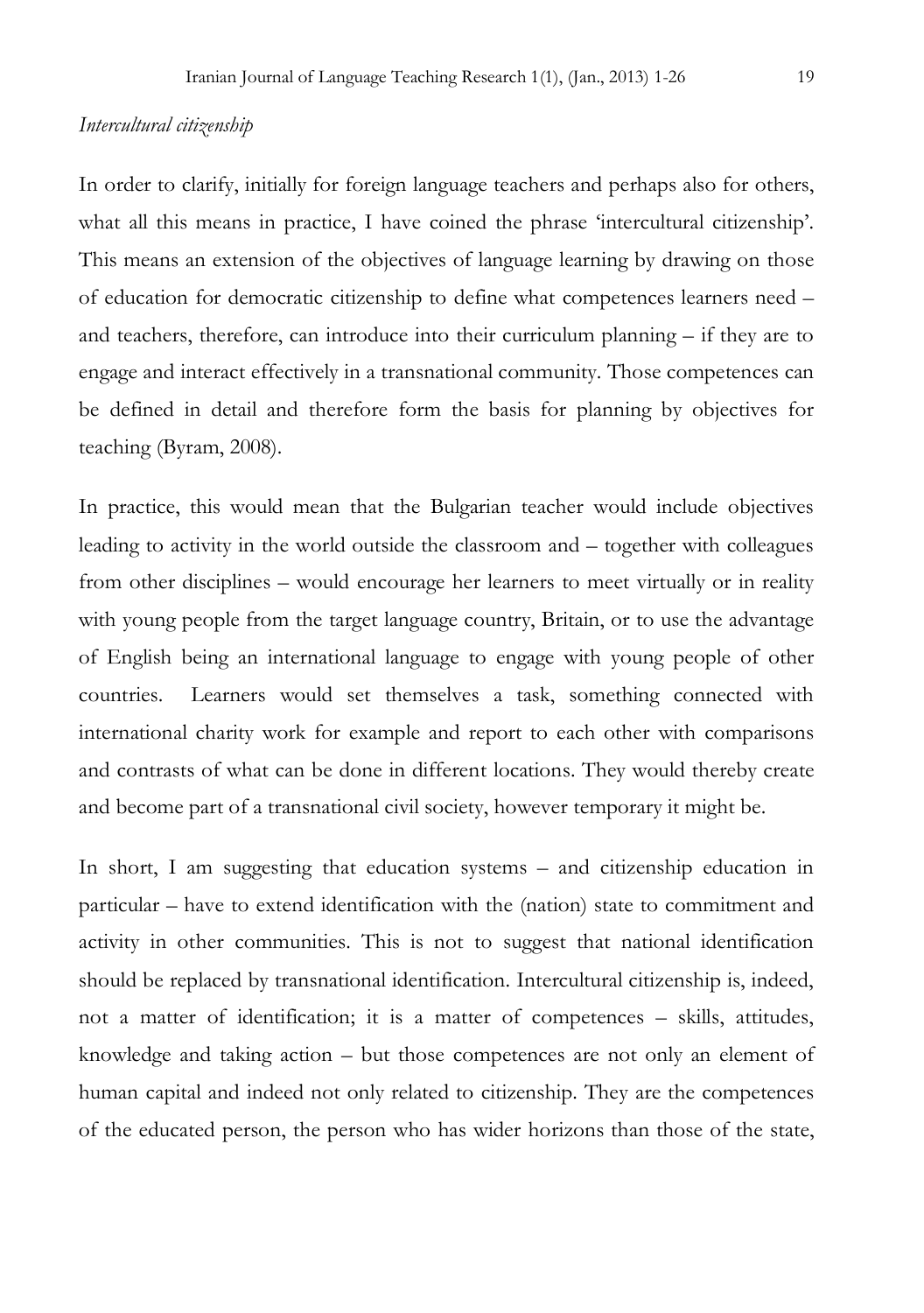has a critical understanding of self and other, and a willingness to participate in transnational civil society.

## **Research**

The new journal has explicit reference to research in its title. It will be clear from everything, I have said above, that language teaching is language education and it follows that research into language teaching is research into language education. There are many aspects of research which deal with empirical investigations of the social and psychological processes of language teaching and learning, with the causes of success and failure. There are equally important dimensions of research which deal with the societal value of language teaching, with the social purposes and the humanistic education of the individual.

Research in education can be broadly categorised under three headings: research which seeks to establish explanations in terms of cause and effect (e.g., the research on motivations in language learning), research which seeks to understand the experience of people involved in education (e.g., the views of teachers and learners on the languages they prefer to learn and why), and research which attempts to create change (e.g., the introduction of new methods of language teaching). The distinction between explanation and understanding was made by von Wright (1971) for the social sciences in general, but additionally the sciences of education also often attempt to intervene and to change the phenomena which educationists study, for example modes of teaching and learning or the development and implementation of education policy.

Furthermore, educationists who wish to intervene and change do so from a particular standpoint, and with a particular outcome in mind. They have a view on what ought to be, and not just on what is. They may attempt to intervene in 'what is', and find ways of developing from 'what is' towards what they think 'ought to be<sup>4</sup>, or they may be content to let others undertake this task.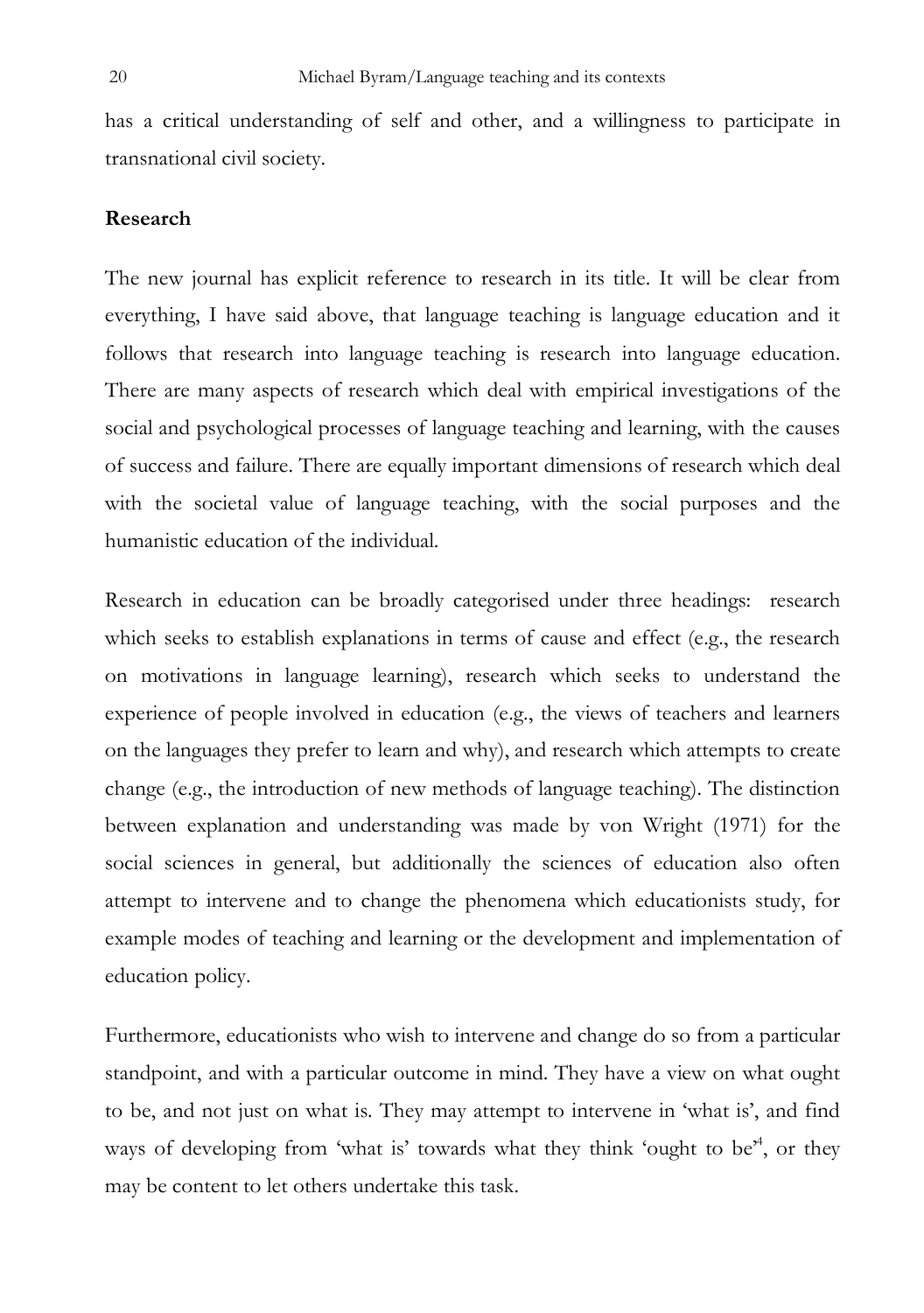These various distinctions apply to research on the teaching of *all* languages whether they are called 'national', 'second', 'foreign' or whatever. To illustrate this let me focus on the cultural dimensions of language learning. There is, for example, work which attempts to investigate the causal relationships assumed to exist between language learning and attitudes towards other people and cultural groups (Morgan, 1993), work which is looking for *explanations*. One can also establish hypotheses about causal relationships between perceptions of other cultures and motivations for learning, and much research has been carried out on motivation. Or one can look at possible causal relationships between teaching techniques/ methodologies and knowledge about other cultures, or between learning about other cultures and understanding of one's own, or between vocabulary acquisition and culture learning. There is other work which attempts to *understand*, from the perspective of the learners, their experience of other cultures and groups in their own country or in residence abroad, or of the teaching and learning process inside and beyond the classroom. The focus in all of this is on 'what is'. The two need not be mutually exclusive. Research which looks for cause and effect can also seek to interpret and understand how those involved, whether teachers or learners, experience the process and how they themselves theorise about it.

Then there is work which focuses on 'what ought to be', on the development of curricula and methods of teaching and assessment or on policies of teaching and assessment. This is undertaken in order to move contemporary practices towards new objectives which are deemed by those involved to be better than what already exists. It requires researchers to give reasons for their judgment and reveal their underlying beliefs about language teaching and education more generally. Some researchers will focus their efforts on establishing the reasoning for and the nature of potential changes. Others will also attempt to implement and evaluate their ideas.

The distinctions I am making are not focused on research methods or designs. I am not following the usual distinction made between quantitative and qualitative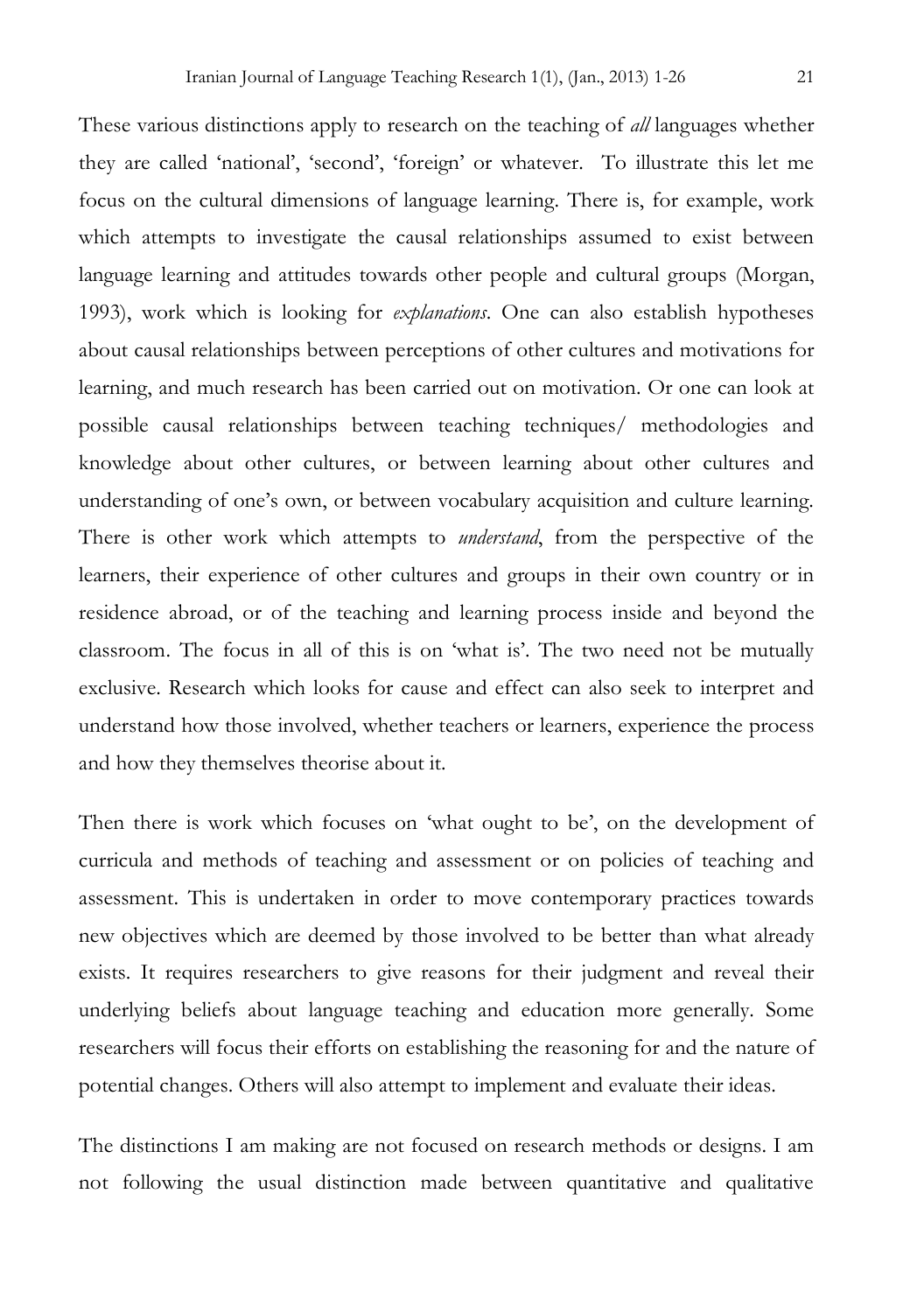research, because this is a second-order distinction. Work which is explanatory in purpose can draw on quantitative and qualitative data and the appropriate methods of collecting and analysing both kinds of data. Work which is searching for understanding or attempting to introduce new practices can equally use both types of data and methods of collecting and analysing.

As a first-order distinction, then, we can distinguish between 'analytical research' and 'advocacy research', the former seeking for explanation or understanding of 'what is', the latter attempting to establish, and then to implement and evaluate 'what ought to be'.

This distinction between analysis and advocacy corresponds *approximately* to empirical and conceptual work; advocacy involves reflection on theory, analysis of values and ideologies, and determining purposes. This kind of conceptual research is just as important as empirical research.

When advocates become involved in implementing change – in curriculum or policy development, for example – they also become empiricists. So the distinction, though conceptually clear, may be blurred in practice. For it is frequently the case that those who carry out research, do so with an advocacy purpose, that is, they have a standpoint which they hope to see vindicated. For example, an advocate might take the view that all language learning should be integrated in its aims and methods – as is the view taken under the Council of Europe's concept of 'Plurilingual and Intercultural Education' – in order to develop plurilingual competence. The advocate who posits this as a purpose, might undertake research to investigate if, in existing classrooms, language learning which is integrated leads to transfer of skills of learning, to consciousness of relations among languages of identifications with different languages for different purposes. If the advocate finds that there is no causal relationship, they might then get involved in producing, testing and evaluating new methods and materials which try to ensure a causal relationship. This is often in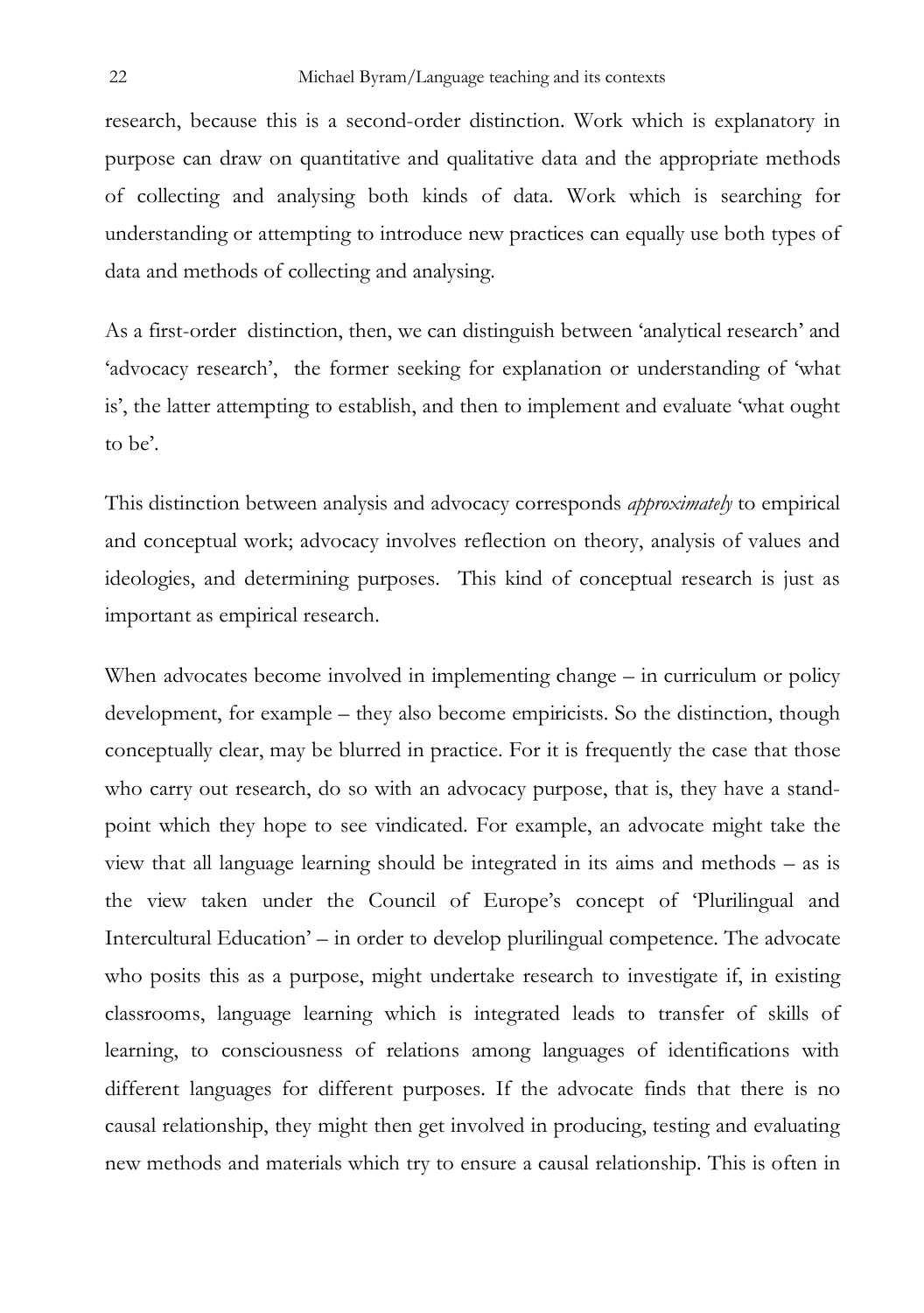the form of action research, but it can be experimental with control groups. The advocate would in this case have moved from an 'armchair discussion' of purposes to empirical investigation of 'what is', and then to pro-active intervention to create 'what ought to be'.

Unfortunately advocates and analysts are sometimes not clear about their role and their work, precisely because advocacy and analysis can be merged in a specific project. It is equally unfortunate that the second-order distinction of 'qualitative' and 'quantitative' causes confusion by being presented as two research 'paradigms' which implies two ways of thinking, whereas they are just two ways of collecting and analysing data.

What is more important than the so-called shift from quantitative to qualitative research is the need for conceptual research and empirical research which complement each other. Only with good conceptual research has language teaching made progress over its history, and there is no reason to think future language teaching research and development will be different.

## **References**

- Barnett, R. (1997) *Higher education: A critical business*. Buckingham: Open University Press.
- Beacco, J-C., Byram, M., Cavalli, M., Coste, D., Egli Cuenat, M., Goullier, F., & Panthier, J. (2010). *Guide for the development and implementation of curricula for plurilingual and intercultural education***.** Strasbourg: Council of Europe.
- Billig, M. (1995). *Banal nationalism.* London: Sage.
- Byram, M. (1997). *Teaching and assessing intercultural communicative competence.* Clevedon: Multilingual Matters.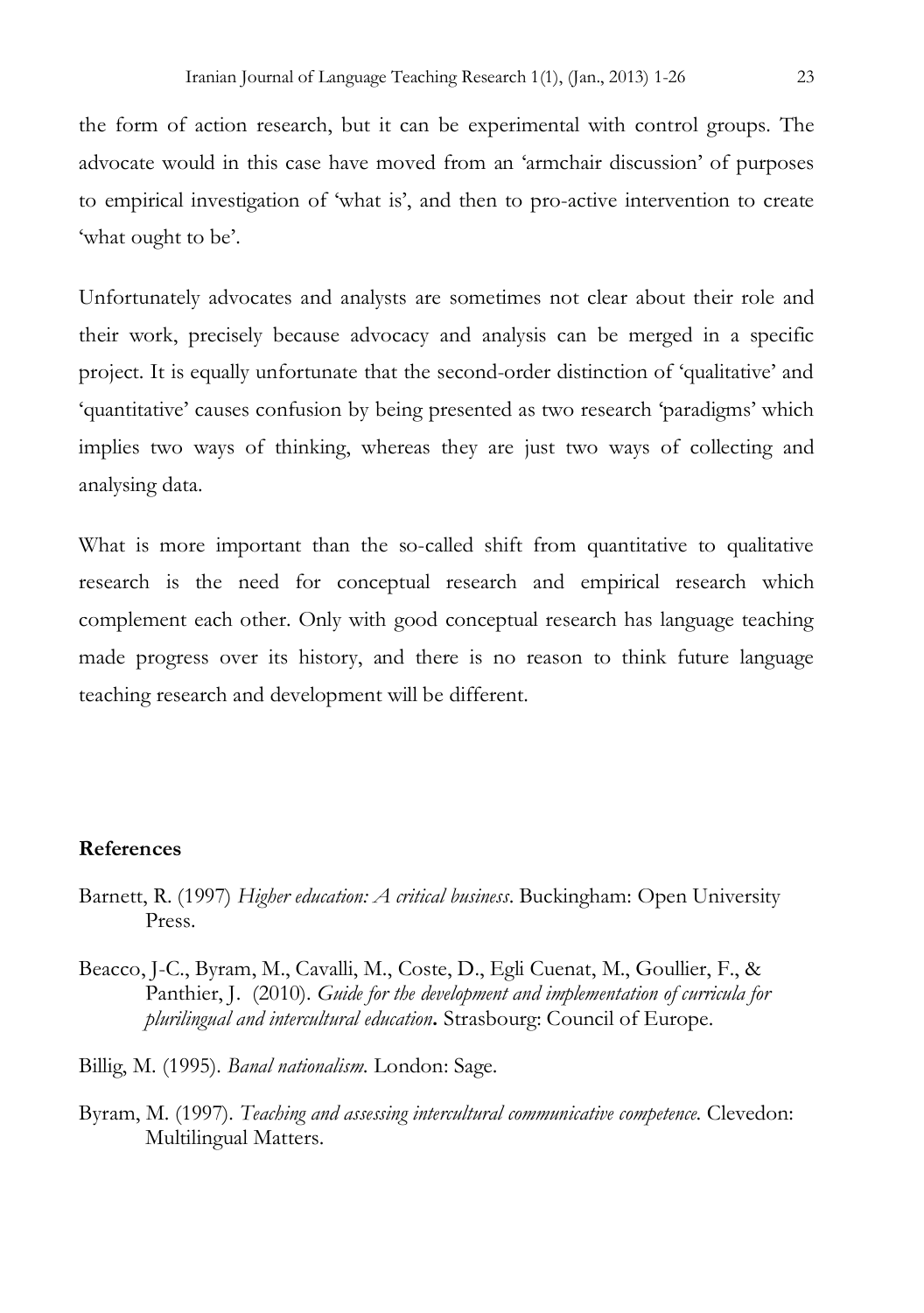- Byram, M. (2008). *From foreign language education to education for intercultural citizenship.* Clevedon: Multilingual Matters.
- Byram, M., & Parmenter, L. (2012). *The Common European Framework of Reference: The globalisation of language education policy.* Bristol: Multilingual Matters.
- Byram, M., & Risager, K. (1999) *Language teachers, politics and cultures.*  Clevedon: Multilingual Matters
- Castles, S. (2004). Migration, citizenship and education. In J. A. Banks (Eds.), *Diversity and citizenship education: Global perspectives* (pp. 17-48). San Francisco: Jossey-Bass.
- Cavalli, M., Coste, D., Crişan, A., & van de Ven, P-H. (2009). *Plurilingual and intercultural education as project.* Retrieved from http://www.coe.int/t/dg4/linguistic/LangEduc/boxb-learner\_en.asp#s2
- Council of Europe (2001). *Common European Framework of Reference. Learning, teaching, assessment.* Strasbourg: Council of Europe.
- Fairclough, N. (Ed.). (1992). *Critical language awareness*. London: Longman.
- Göbel, K. (2009). Die Implementierung interkultureller Lerninhalte und interkulturellen Lernens im Englischunterricht – die Bedeutung von Kulturkontakterfahrung der Lehrenden. In: A. Hu and M. Byram (eds) *Interkulturelle Kompetenz und fremdsprachliches Lernen. / Intercultural Competence and Foreign Language Learning.* Tubingen: Gunter Narr Verlag.
- Han, H. (2011). *An investigation of teachers perceptions of culture teaching in secondary schools in Xinjiang, China*. Lambert Academic Publishing.
- Hu, A., & Leupold, E. (2008). Kompetenzorientierung und Französischunterricht. In B. Tesch, E. Leupold & O. Köller (Eds.), *Bildungsstandards Französisch: konkret*  (pp*.* 17-38). Berlin: Cornelsen.
- KMK (Konferenz der Kultusminister) (2003) *Bildungsstandards für die erste Fremdsprache (Englisch/Französisch) für den Mittleren Schulabscluss.* Bonn: Sekretariat der Ständigen Konferenz der Kultusminister der Länder in der Bundesrepublik Deutschland.
- Kramsch, C. (2005). Post 9/11: Foreign languages between knowledge and power. *Applied Linguistics 26*(4), 545-567.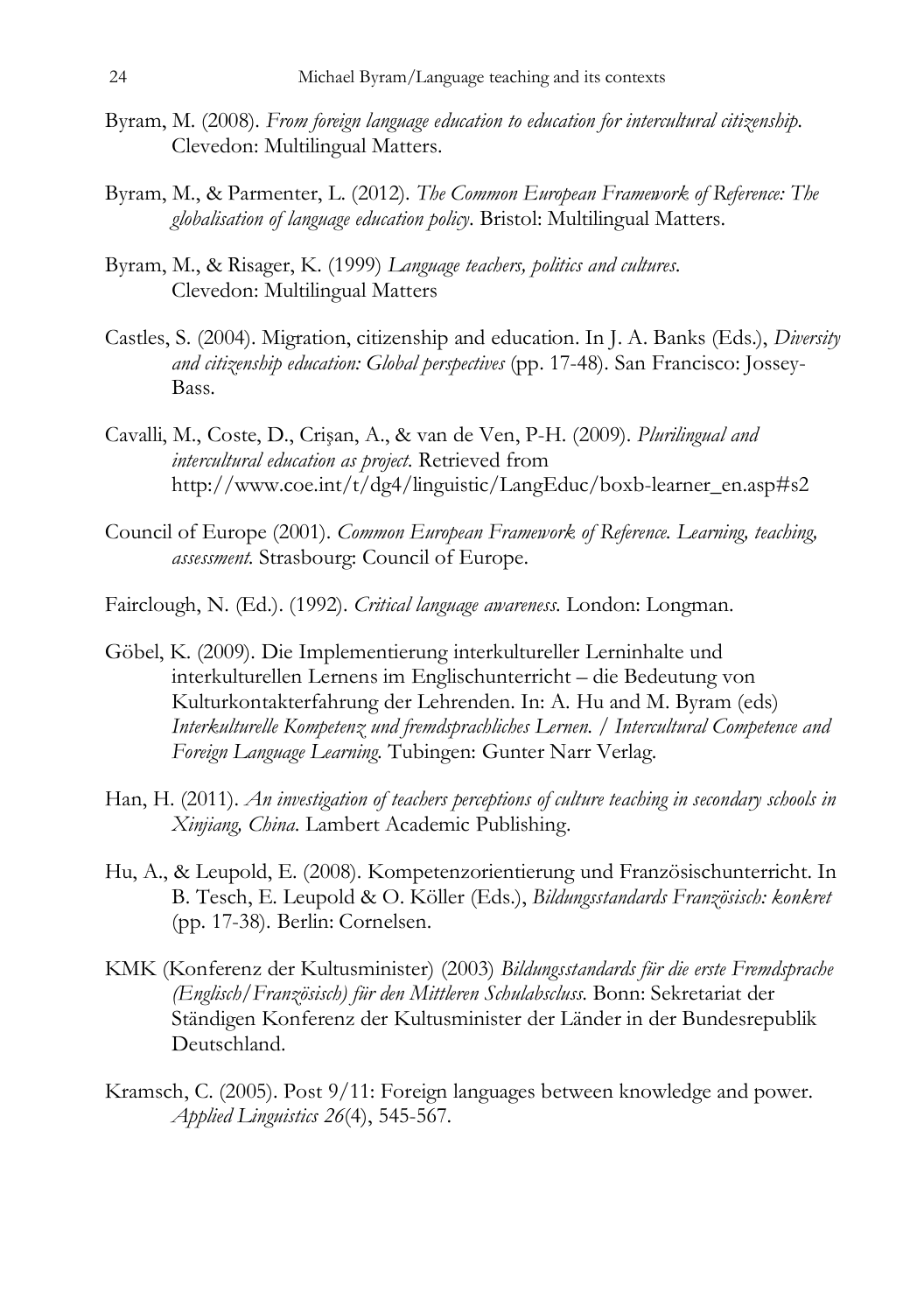- Larzén, E. (2005). *In pursuit of an intercultural dimension in EFL-teaching. Exploring cognitions among Finland-Swedish comprehensive school teachers*. Åbo: Åbo Akademi University Press.
- Larzén-Östermark, E. (2008). The intercultural dimension in EFL-teaching: A study of conceptions among Finland-Swedish comprehensive school teachers. *Scandinavian Journal of Educational Research,* 52(5), 527-547.
- Larzén-Östermark, E. (2009) Language teacher education in Finland and the cultural dimension of FL-education – a teacher student perspective. *European Journal of Teacher Education*, 32(4), 399-419.
- Lázár, I. (2007) Culture-related activities in the language classroom: an inter-cultural study. In I. Lázár, M. Huber-Kriegler, D. Lussier, G. S. Matei, C. Peck (Eds.), *Developing and assessing intercultural communicative competence - A guide for language teachers and teacher trainers* (pp. 5-23). Strasbourg: Council of Europe.
- Lázár, I. (2011). Teachers' beliefs about integrating the development of intercultural communicative competence in language teaching. *Forum Sprache 5*(5), 113– 127.
- Liddicoate, A. J. (2004). The conceptualisation of the cultural component of language teaching in Australian Language-in-Education policy. *Journal of Multilingual and Multicultural Development, 25*(4), 297-317.
- Linneweber-Lammerskitten, H. (in press). Linguistic and plurilingual & intercultural competence in mathematics teaching and learning. *L1 –Educational Studies in Language and Literature*.
- Morgan, C. (1993). Attitude change and foreign language culture learning. *Language Teaching, 26*, 63-75.
- Risager, K. (2007). *Language and culture pedagogy.* Clevedon: Multilingual Matters.
- Ryle, G. (1949). *The concept of mind*. London: Hutchinson.
- Sercu, L., Bandura, E., Castro, P., Davcheva, L., Laskaridou, C., Lundgren, U., Mendez Garcia, M del C., & Ryan, P. (2005). *Foreign language teachers and intercultural competence: An international investigation.* Clevedon: Multilingual Matters.